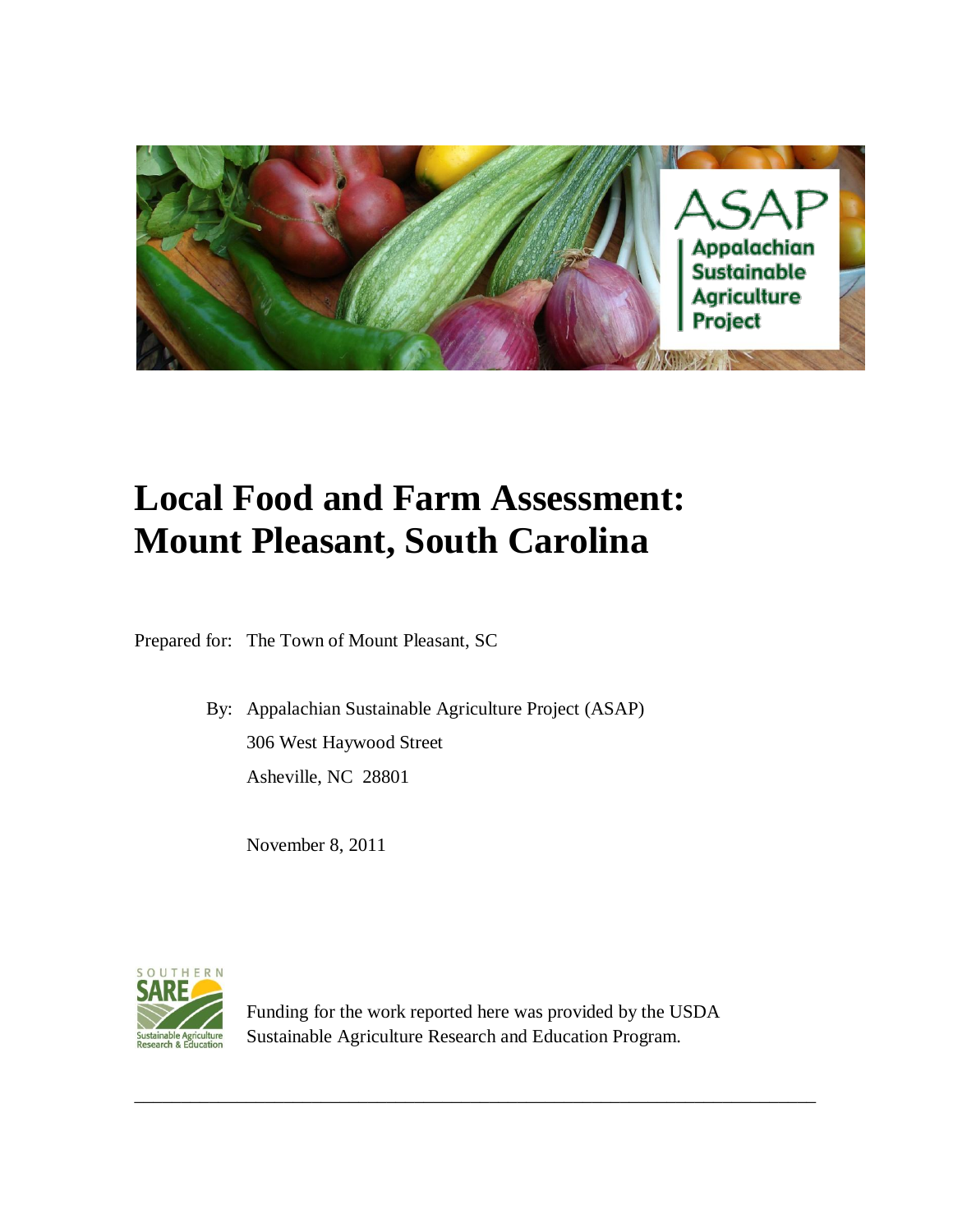# **TABLE OF CONTENTS**

| CONSUMER FOOD SPENDING AND CONSUMPTION FIGURES FOR CHARLESTON COUNTY  11 |  |
|--------------------------------------------------------------------------|--|
|                                                                          |  |
|                                                                          |  |
|                                                                          |  |
|                                                                          |  |
| PART II: KEY RECOMMENDATIONS FOR THE TOWN OF MOUNT PLEASANT 18           |  |
|                                                                          |  |
|                                                                          |  |
|                                                                          |  |
|                                                                          |  |
|                                                                          |  |
|                                                                          |  |
|                                                                          |  |
|                                                                          |  |
|                                                                          |  |
|                                                                          |  |
|                                                                          |  |
|                                                                          |  |
|                                                                          |  |
|                                                                          |  |
|                                                                          |  |
|                                                                          |  |
|                                                                          |  |
|                                                                          |  |
| APPENDIX C. EXAMPLES OF THE RECOMMENDATIONS FROM AROUND THE COUNTRY  30  |  |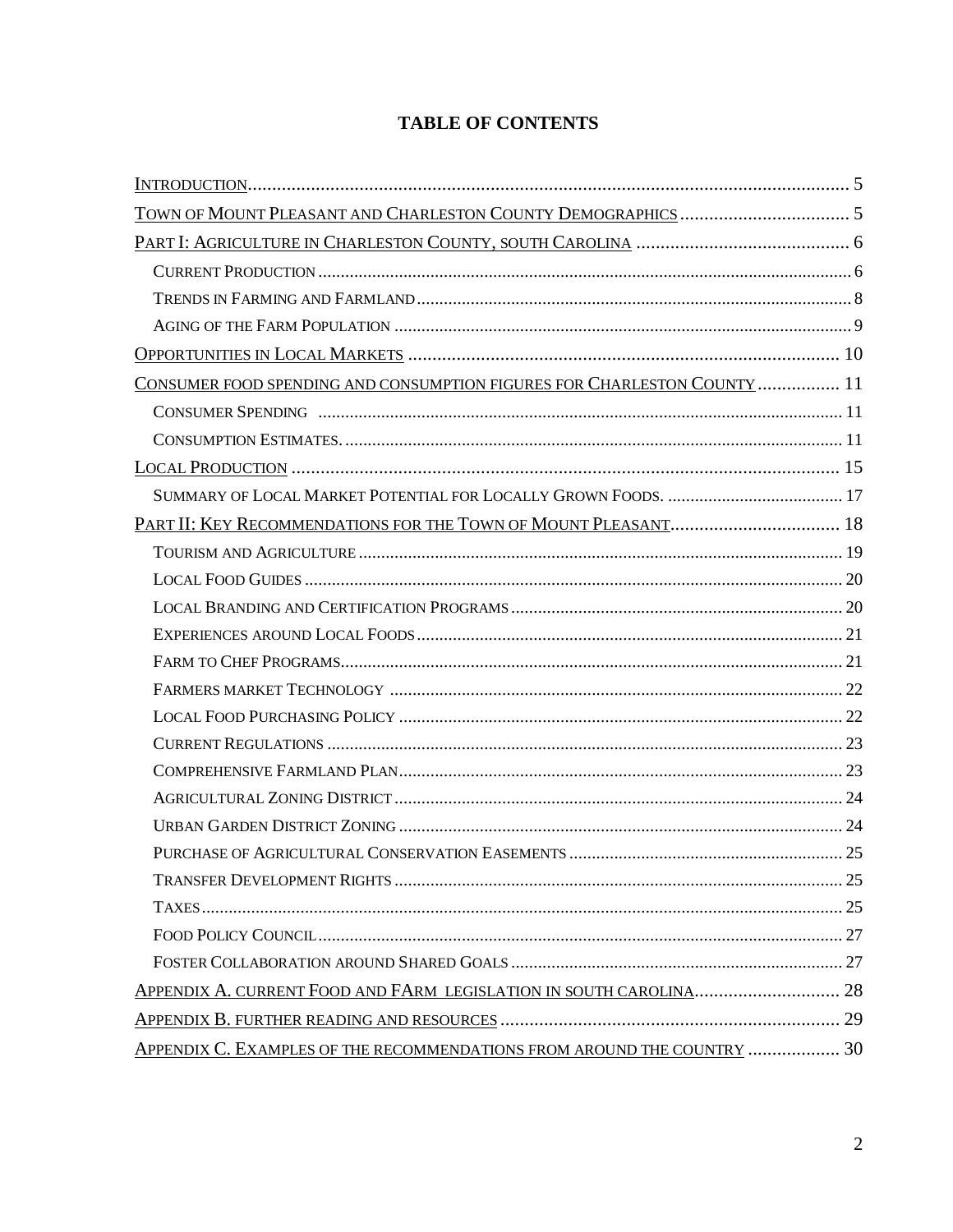# **LIST OF TABLES AND FIGURES**

# **TABLES**

| TABLE 3. COMPARISON OF CONSUMPTION AND PRODUCTION OF SELECTED FRESH FRUITS AND        |
|---------------------------------------------------------------------------------------|
|                                                                                       |
| TABLE 4. CONSUMPTION OF MEAT, SEAFOOD, AND DAIRY IN CHARLESTON COUNTY  14             |
| TABLE 5. CONSUMPTION OF SELECTED CATEGORIES OF PROCESSED FRUITS AND VEGETABLES IN     |
|                                                                                       |
| TABLE 6. PERCENT SHARE OF RETAIL PRODUCE SALES FOR SELECTED FRUITS AND VEGETABLES  16 |
| TABLE 7. RETAIL SPENDING POTENTIAL FOR PRODUCE AND MEATS IN CHARLESTON COUNTY  17     |

# FIGURES

# BREAKOUT BOXES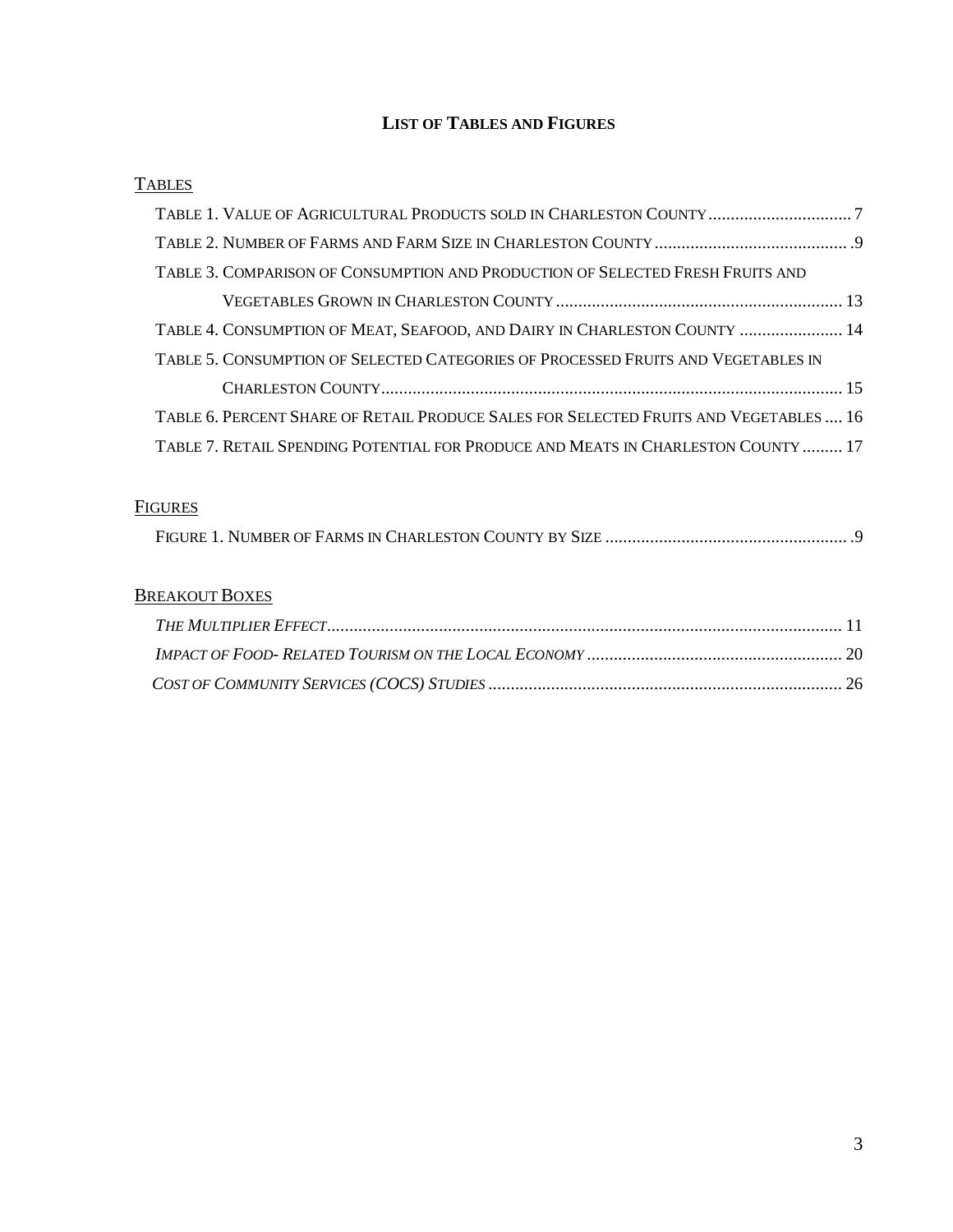#### **Introduction**

This report is the result of a collaboration between Appalachian Sustainable Agriculture Project (ASAP) and the Town of Mount Pleasant Planning and Development Department. The information provided here is meant to guide the Town of Mount Pleasant in developing a Local Food Economy Plan. The geographic areas studied are the Town of Mount Pleasant and, for statistical purposes, Charleston County.<sup>1</sup> The purpose of the research is to:

- **(1) assess the status of farm production in the area in relation to food spending and consumption by area residents**
- **(2) identify potential options and opportunities to support local agriculture for the purpose of encouraging local food entrepreneurs, supporting and promoting agritourism as an economic development opportunity, and encouraging/supporting local businesses that can benefit from growth in local food production.**

The first part of this report summarizes agricultural production and consumption information for Charleston County. The second half of the report focuses on recommendations for the Town of Mount Pleasant to support local producers and markets.

#### Town of Mount Pleasant and Charleston County Demographics

- $\triangleright$  The Town of Mount Pleasant has a population of 67,843.<sup>2</sup> Charleston County has a population of  $350,209$ <sup>3</sup>
- $\triangleright$  For the Town of Mount Pleasant per capita personal income in 2009 was \$39,201.<sup>4</sup> The per capita personal income of Charleston County was \$28,963.<sup>5</sup>
- $\triangleright$  In 2009 in the Town of Mount Pleasant, 96.9% of people 25 and over had graduated from high school and 61.8% had a bachelor's degree or higher.<sup>6</sup> In Charleston County, 87.5% of people 25 years and over had graduated from high school and 36.7% had a bachelor's degree or higher.<sup>7</sup>
- $\triangleright$  In 2009, 3.8% of the Town of Mount Pleasant population lived below the poverty level.<sup>8</sup> In Charleston County 16.4% of the population lived below the poverty level.<sup>9</sup>

 $\overline{a}$  $1$  Town-level agricultural data is unavailable. The USDA reports agricultural statistics on a county level.

<sup>&</sup>lt;sup>2</sup>Town of Mount Pleasant 2011 Demographics Report. May 2011. Town of Mount Pleasant Department of Planning and Development.

<sup>&</sup>lt;sup>3</sup> Sourcef US therRlex Bure20 Quickfacts, http://guickfacts.ac2601s1 gTv/qfd/sfates/45/45019.htmlDep(atcressed Maynning and Development.

<sup>&</sup>lt;sup>3</sup> Source: US Census Bureau Quickfacts[, http://quickfacts.census.gov/qfd/states/45/45019.html.](http://quickfacts.census.gov/qfd/states/45/45019.html) (accessed May 2011).

<sup>&</sup>lt;sup>4</sup>Town of Mount Pleasant 2011 Demographics Report. May 2011. Town of Mount Pleasant Department of Planning and Development.

<sup>&</sup>lt;sup>5</sup> Source: US Census Bureau Quickfacts[, http://quickfacts.census.gov/qfd/states/45/45019.html.](http://quickfacts.census.gov/qfd/states/45/45019.html) (accessed May 2011).

<sup>&</sup>lt;sup>6</sup>Town of Mount Pleasant 2011 Demographics Report. May 2011. Town of Mount Pleasant Department of Planning and Development.

<sup>&</sup>lt;sup>7</sup> Source: US Census Bureau Quickfacts[, http://quickfacts.census.gov/qfd/states/45/45019.html.](http://quickfacts.census.gov/qfd/states/45/45019.html) (accessed May 2011).

<sup>8</sup> *Town of Mount Pleasant 2011 Demographics Report.* May 2011. Town of Mount Pleasant Department of Planning and Development.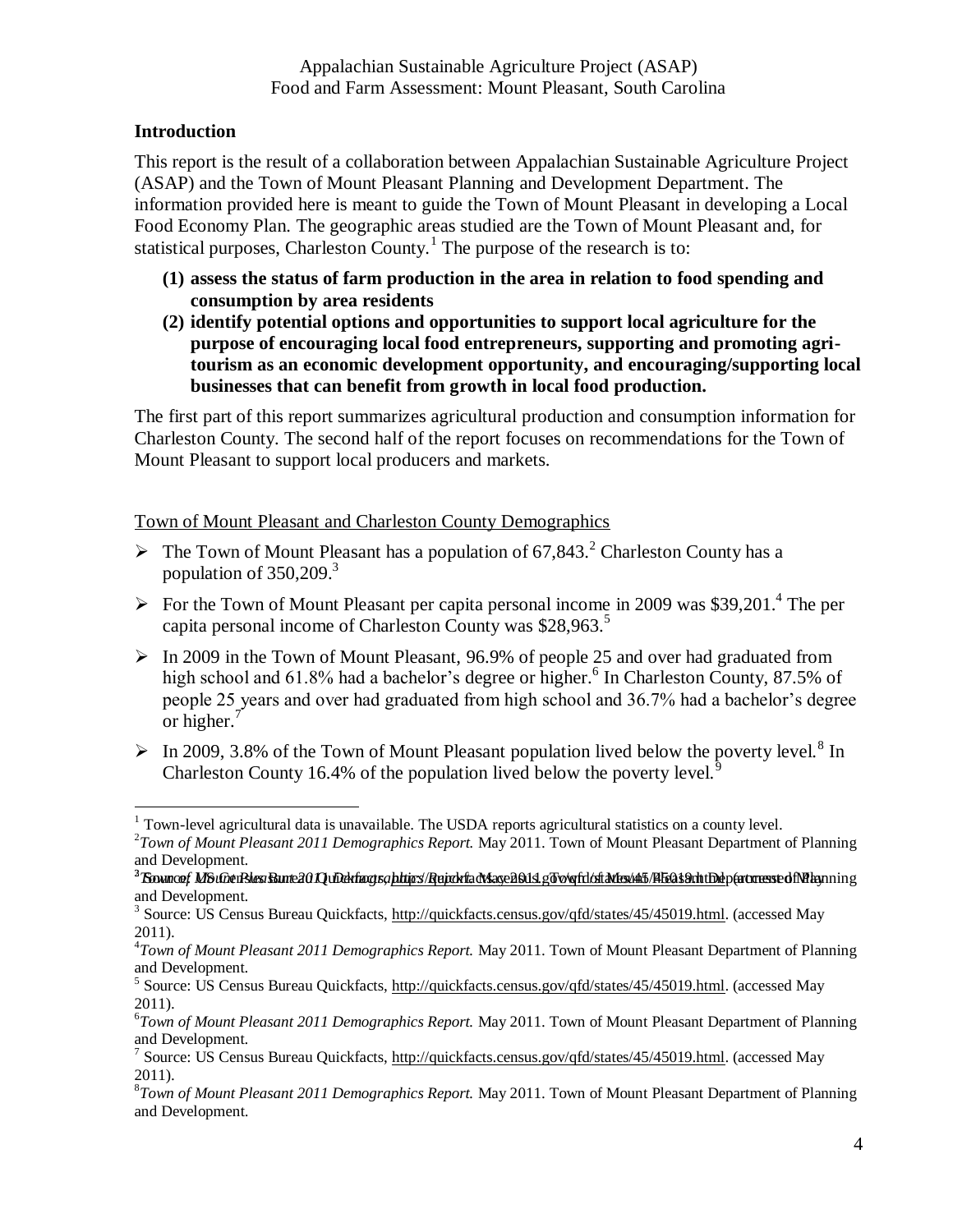- $\triangleright$  The Town of Mount Pleasant is located along the middle of South Carolina's coast. It sits approximately 116 miles from Savannah, Georgia and 85 miles from Myrtle Beach, South Carolina. It lies 43 miles east of the east coast's major north-south Interstate 95, having direct access via Interstates 26 and 526.
- $\triangleright$  In 2009 for the employed population 16 years and older, the leading industries in the Town of Mount Pleasant were "Educational services, health care, and social assistance (30.7%), Professional, scientific, and management, and administrative and waste management service  $(13.7%)$ , and Finance and insurance, and real estate and rental and leasing  $(10.9\%)$ .<sup>10</sup>
- Major employers for the Town of Mount Pleasant are Local Government (600 employees), East Cooper Medical Center (560 employees), Motley Rice LLC (315 employees), and Mediterranean Shipping Co. USA Inc. (225 employees). Major employers for Charleston County are the US Navy (13,000 employees), Medical University of South Carolina (11,000 employees), Charleston Air Force Base (7,000 employees), and Charleston County School District  $(5,150 \text{ employees}).^{11}$
- Tourism is a major economic driver for the region. The Charleston Metro Chamber of Commerce estimates that tourism has an economic impact of over \$3 billion annually.<sup>12</sup> The Chamber further estimates that the average visitor spends \$50 per day on food and beverage. $^{13}$

#### **Part I: Agriculture in Charleston County, South Carolina**

The majority of agricultural land in the Town of Mount Pleasant planning area is located outside the Town limits in the county. This report therefore concentrates on the whole of Charleston County for production and consumption related data.

As of 2007 – the year of the most recent USDA Census of Agriculture – Charleston County had 332 farms and nearly 42,000 acres of farmland.<sup>14</sup> The average farm size in Charleston County is 126 acres. In 2007 the value of agricultural products sold from farms in Charleston County was \$24,041,000.

#### Current Production

 $\overline{a}$ 

The total land area in Charleston County is 587,840 acres.<sup>15</sup> In 2007, 7% of that land—41,702 acres—was farmland. Of that farmland, 49% was classified as woodland, 27% as cropland, 9%

<sup>&</sup>lt;sup>9</sup> Source: US Census Bureau Quickfacts[, http://quickfacts.census.gov/qfd/states/45/45019.html.](http://quickfacts.census.gov/qfd/states/45/45019.html) (accessed May 2011).

<sup>10</sup>US Census Bureau—2009 American Communities Survey.

<sup>&</sup>lt;sup>11</sup>Charleston Region Economic Profile 2009/2010.2010. Charleston Metro Chamber of Commerce.

<sup>&</sup>lt;sup>12</sup>Charleston Region Economic Profile 2009/2010.2010. Charleston Metro Chamber of Commerce.

<sup>&</sup>lt;sup>13</sup>Charleston Region Economic Profile 2009/2010.2010. Charleston Metro Chamber of Commerce.

 $14$ The USDA Agricultural Census is conducted every five years. The most recently released data is from 2007. Throughout this report, data is from 2007 unless otherwise indicated.

<sup>&</sup>lt;sup>15</sup>Source: US Census Bureau Quickfacts, [http://quickfacts.census.gov/qfd/states/45/45019.html.](http://quickfacts.census.gov/qfd/states/45/45019.html) (accessed May 2011).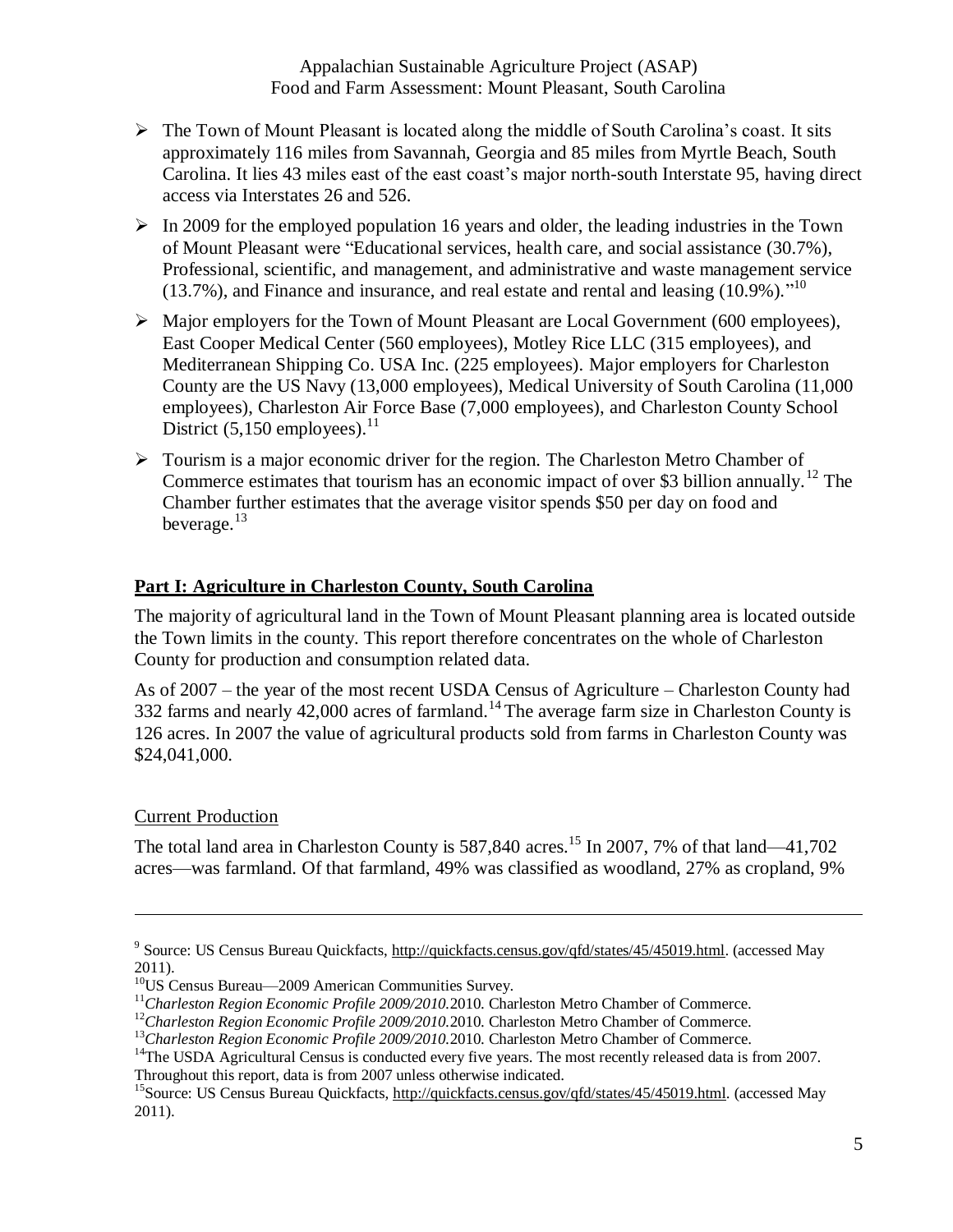as pasture, and the remaining  $15\%$  as "other uses."<sup>16</sup> Table 1 provides a breakdown of farms by category of farm products and shows the value of agricultural products sold for 2007.

| Table 1: Value of Agricultural Products Sold in Charleston County <sup>17</sup>                    |                |                |                |                |  |  |  |
|----------------------------------------------------------------------------------------------------|----------------|----------------|----------------|----------------|--|--|--|
|                                                                                                    | 2002           |                | 2007           |                |  |  |  |
| <b>Average Per Farm</b>                                                                            | \$43,329       |                | \$72,413       |                |  |  |  |
|                                                                                                    | 2002           | 2002           | 2007           | 2007           |  |  |  |
|                                                                                                    | \$ (thousands) | # farms        | \$ (thousands) | # farms        |  |  |  |
| <b>Total Sales</b>                                                                                 | 18,068         | 417            | 24,041         | 332            |  |  |  |
| Crops, including nursery and greenhouse                                                            | 15,983         | 157            | 17,533         | 117            |  |  |  |
| Grains, oilseeds, dry beans, and dry peas                                                          | $(D)^{18}$     | $\frac{19}{2}$ | 203            | 20             |  |  |  |
| Vegetables, melons, potatoes, and sweet potatoes                                                   | 7,508          | 41             | 8,259          | 33             |  |  |  |
| Fruits, tree nuts, and berries                                                                     | 969            | 53             | (D)            | 49             |  |  |  |
| Nursery, greenhouse, floriculture, and sod                                                         | 7,315          | 56             | 8,223          | 27             |  |  |  |
| Cut Christmas trees and short-rotation woody crops                                                 | (D)            | 3              | (D)            | $\mathbf{1}$   |  |  |  |
| Other crops and hay                                                                                | (D)            | 16             | (D)            | 15             |  |  |  |
| Livestock, poultry, and their products                                                             | 2,085          | 107            | 6,508          | 126            |  |  |  |
| Poultry and eggs                                                                                   | 45             | 22             | 62             | 39             |  |  |  |
| Cattle and calves                                                                                  | (D)            | 45             | 477            | 40             |  |  |  |
| Milk and other dairy products from cows                                                            |                | $\Omega$       | (D)            | 2              |  |  |  |
| Hogs and pigs                                                                                      | 6              | 7              |                | $\overline{4}$ |  |  |  |
| Sheep, goats, and their products                                                                   | 9              | 17             | 19             | 14             |  |  |  |
| Horses, ponies, mules, burros, and donkeys                                                         | (D)            | 34             | (D)            | 36             |  |  |  |
| Aquaculture                                                                                        | (D)            | (D)            | (D)            | 9              |  |  |  |
| Other animals and other animal products                                                            | 1              | $\overline{4}$ | $\overline{2}$ | 15             |  |  |  |
| Value of agricultural products sold directly to<br>individuals for human consumption <sup>20</sup> | 202            | 35             | 334            | 37             |  |  |  |

Source: USDA Census of Agriculture, 2007.

 $\overline{a}$ 

<sup>&</sup>lt;sup>16</sup>2007 Census of Agriculture, County Summary Highlights, Charleston County.

<sup>&</sup>lt;sup>17</sup> Some totals are incomplete (less than actual) because county-level data is withheld by the USDA to protect the anonymity of individual farms.

 $18$  The (D) used throughout the report indicates that specific data has been withheld by the USDA to avoid disclosing data for individual farms.

<sup>&</sup>lt;sup>19</sup> This symbol is used by the USDA to represent zero.

<sup>&</sup>lt;sup>20</sup>Includes the value of agricultural products produced and sold directly to individuals for human consumption from roadside stands, farmers' markets, pick-your-own sites, etc. It excludes nonedible products such as nursery products, cut flowers, wool, etc.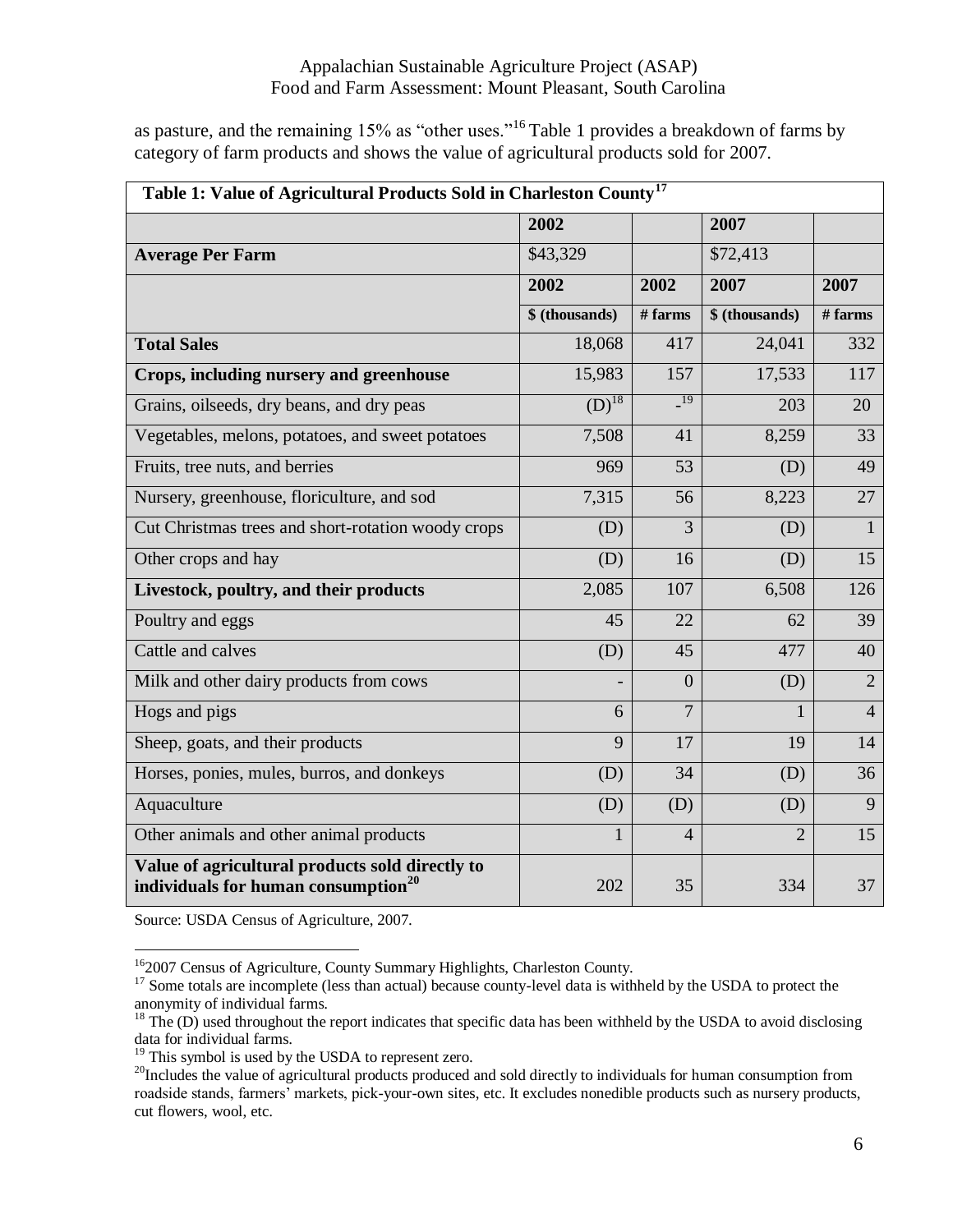While some of the data for specific products are not available, the table clearly shows the importance of vegetables and nursery/greenhouse/floriculture products for the region, accounting for nearly 69% of agricultural sales in 2007. It should also be noted that, though specific information is limited, Charleston County is the number one aquaculture<sup>21</sup> producer in the state.<sup>22</sup> The importance of aquaculture in South Carolina is illustrated by the 2005 USDA Census of Aquaculture where the state ranked second in overall soft shell crab sales, sixth in Tilapia sales, and fourth in salt water shrimp sales for that year. In Charleston County, commercial aquaculturalist Bishop Farm carries a variety of products including Largemouth Bass, Bluegill, Redbreast Sunfish, Green Sunfish, Hybrid Striped Bass, Triploid Grass Carp, and Tilapia. In nearby Dorchester County, Cottage Farms and Natural Directions produce Channel Catfish, Tilapia, and Triploid Grass Carp. The value of aquaculture to the community of Mount Pleasant is exemplified by the Shem Creek shrimp fleet dubbed the "Heart of Mount Pleasant." Charleston County further ranks second for horses, ponies, mules, burros, and donkeys, and fourth for vegetable production.

For each category of agricultural products, sales increased from 2002 to 2007. Sales in livestock, poultry, and their products more than tripled (212% increase) while crop sales increased 9.7%. The overall change in number of farms was a decrease, though some sectors experienced an increase such as poultry and eggs, milk and dairy, other animals, and horses, ponies, mules, burros, and donkeys.

#### Trends in Farming and Farmland

 $\overline{a}$ 

Table 2 and Figure 1 show trends in farm numbers and farmland acreage in Charleston County from 2002 to 2007. The number of farms decreased from 417 in 2002 to 332 in 2007, a 20% loss. Farmland decreased 12%. The biggest losses occurred in farms that are less than 10 acres. The only increase for Charleston County was in the average size of farms; it rose from 114 acres to  $126 (+10.5\%)$ .

 $21$  Aquaculture is defined by the USDA Census of Agriculture as the farming of fish, crustaceans, mollusks, and other aquaculture products. Farming implies some form of intervention in the rearing process, such as seeding, stocking, feeding, protection from predators, etc. Farming also implies individual or corporate ownership of the stock being cultivated, and harvesting is conducted in controlled environments, including ocean-raised fish (in pens, cages, etc.), and shellfish harvested from leased, owned, controlled, or managed beds.  $22$  2007 Census of Agriculture.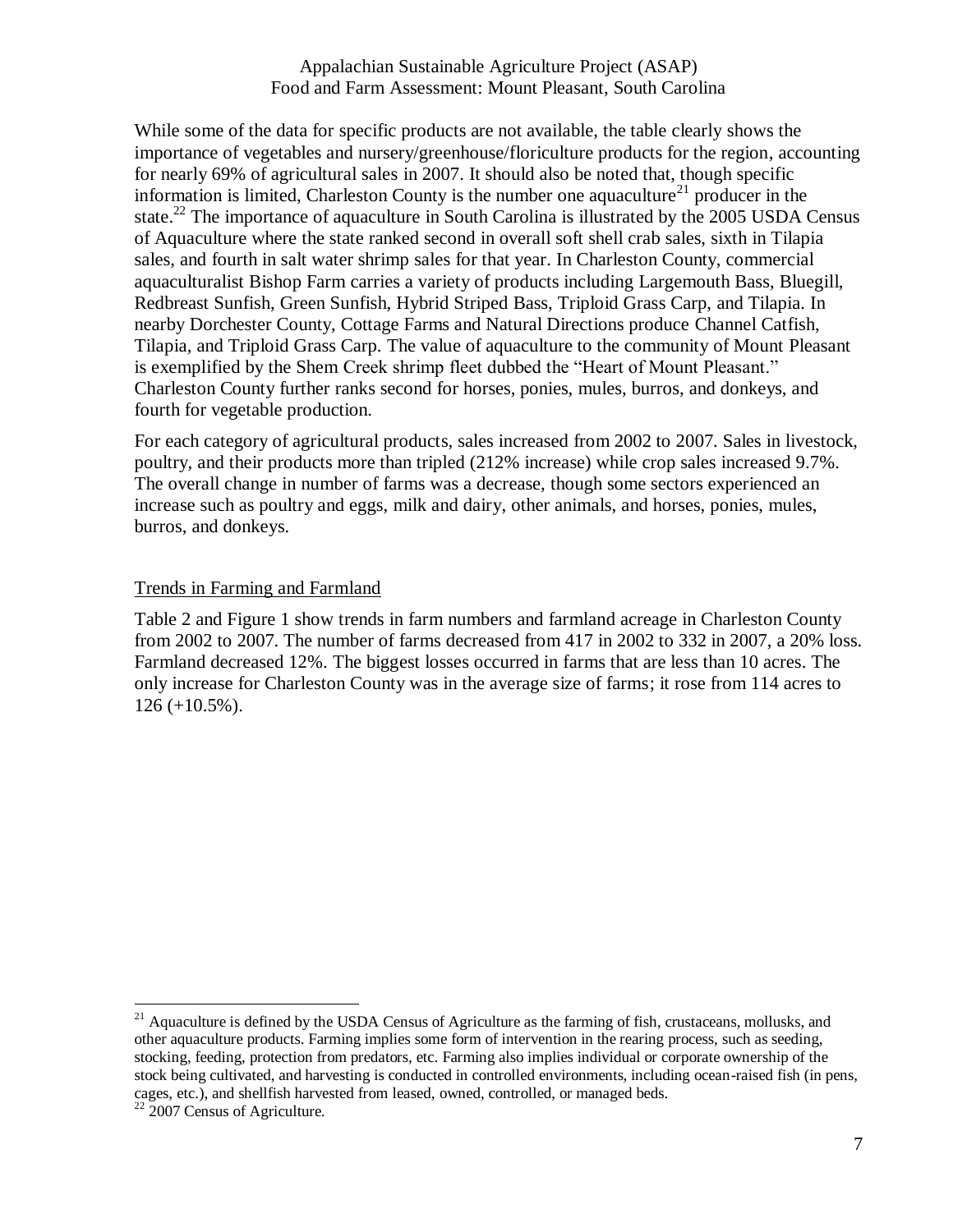| Table 2: Number of Farms and Farm Size in Charleston County |        |        |               |          |  |  |  |
|-------------------------------------------------------------|--------|--------|---------------|----------|--|--|--|
| <b>Farm Size</b>                                            | 2002   | 2007   | <b>Change</b> | % Change |  |  |  |
| 1 to 9 acres                                                | 76     | 56     | $-20$         | $-26%$   |  |  |  |
| <b>10 to 49 acres</b>                                       | 193    | 150    | $-43$         | $-22%$   |  |  |  |
| 50 to 179 acres                                             | 89     | 74     | $-15$         | $-17%$   |  |  |  |
| 180 to 499 acres                                            | 37     | 33     | $-4$          | $-11%$   |  |  |  |
| 500 to 999 acres                                            | 13     | 11     | $-2$          | $-15%$   |  |  |  |
| 1,000 acres or more                                         | 9      | 8      | $-1$          | $-11\%$  |  |  |  |
| <b>Total</b>                                                | 417    | 332    | $-85$         | $-20%$   |  |  |  |
| <b>Acres in Farms</b>                                       | 47,515 | 41,702 | $-5,813$      | $-12%$   |  |  |  |
| Avg. Farm Size                                              | 114    | 126    | $+12$         | $+10.5%$ |  |  |  |

Source: USDA Census of Agriculture, 2007

Figure 1 below illustrates the pattern of farm loss.



#### **Figure 1: Number of Farms in Charleston County by Size**

Source: USDA Census of Agriculture, 2007

Farm and farmland loss in Charleston County echo the state trend. The entire state of South Carolina lost 43,416 acres of farmland (-0**.**9%) and 1,326 farms (-5%) between 2002 and 2007. These trends counter the national trend. Nationally the number of farms increased 3.6% from 2002 to 2007. The majority of this increase occurred in small farms; farms in the 1 to 9 acre category increased nearly 30%. Those in the 10 to 49 acres and 50 to 179 acres rose 10% and 0.3% respectively.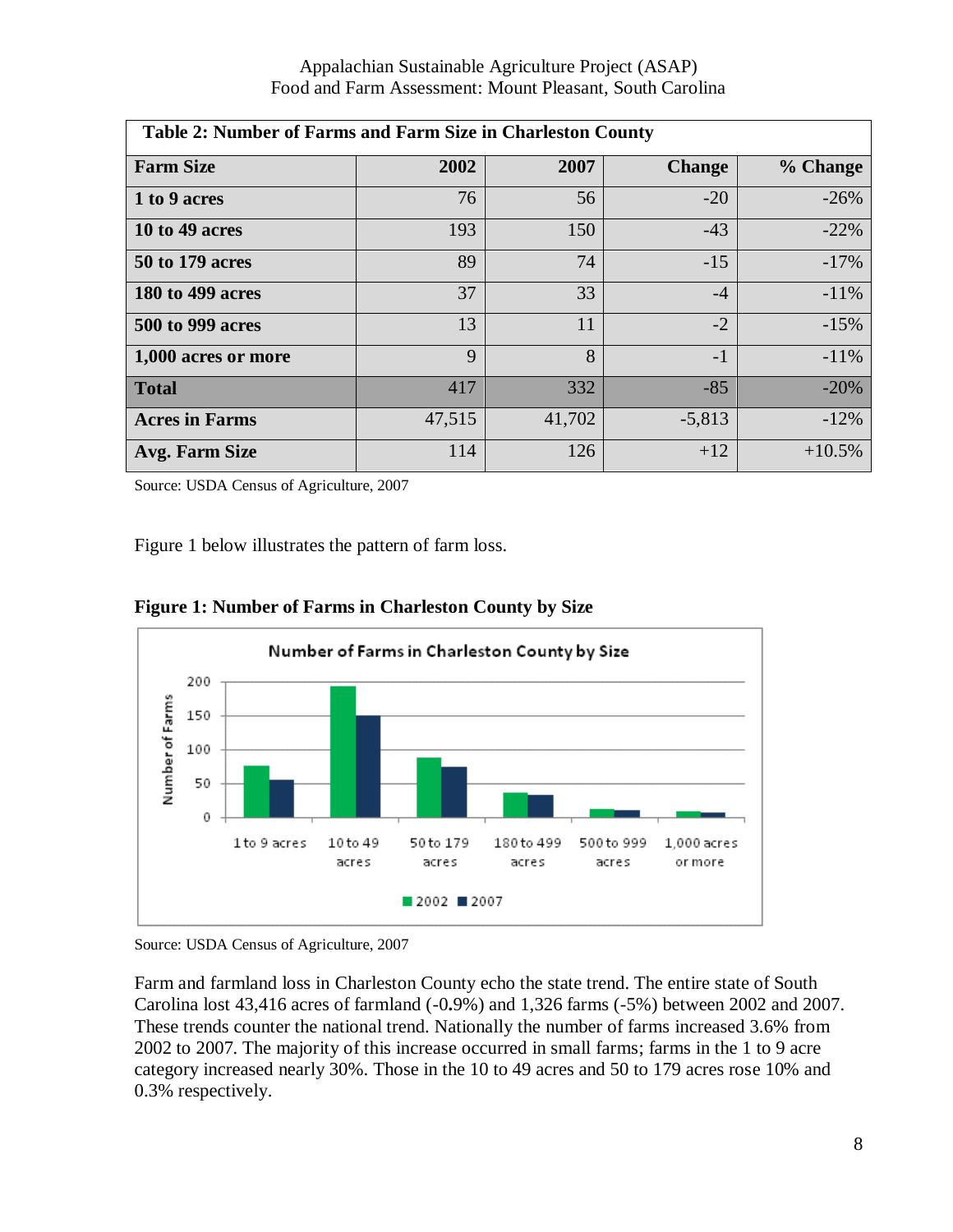#### Aging of the Farm Population

According to the USDA, the average age of farmers has increased every year since 1978. The average age of all U.S. farm operators has been greater than 50 years of age since at least the 1974 census. Between 2002 and 2007 the national average increased from 55.3 years of age to 57.1 years of age.<sup>23</sup> In Charleston County, the average age of farmers in 2007 was 58.9 years, slightly above the state average of  $58.5.^{24}$ 

Definite relationships exist between age of farm operator and particular farm characteristics. For example, family farms typically have older farm operators than corporate farms, and farms in smaller income classes typically have older farm operators than larger income class farms.<sup>25</sup> With the concentration of small family farms in the region, it is not surprising that the average operator age in Charleston County is higher than the national average.

# **Opportunities in Local Markets**

Despite national trends toward consolidation, other national trends demonstrate opportunities for small producers in local markets. Local markets present smaller producers in particular with increased market options, and they offer markets that are less vulnerable to global price fluctuations.

Market research from the National Restaurant Association, the National Grocers association, and research firms like the Hartman Group have identified "local" as one of the food attributes most highly valued by consumers nationwide and as a major trend affecting the food industry. The USDA has predicted that the market for locally grown food will reach \$7 billion in 2012.<sup>26</sup>

ASAP's 2007 study on the food and farming economy of the 23 counties of Western North Carolina quantified demand for locally grown fresh fruits and vegetables in the region at that time to be \$36 million per year and \$452 million for all locally grown foods. Consumer surveys conducted in 2011demonstrate that interest in locally grown foods continues to increase in the region. Buying locally grown food is important because it supports local farms and the local economy, and for the majority of respondents, the availability of locally grown food is an important consideration when choosing a grocery store or a restaurant. Furthermore, the research demonstrates the importance of labeling local food and place-based messaging that ties local food to local community.

Since the release of the 2007 study, ASAP has done similar research for other regions in North Carolina, Tennessee, and South Carolina. The results have shown the same patterns of increasing demand for locally grown foods, and a desire by community members to support their local farms and local economies by purchasing locally grown foods. The results of a preliminary community survey conducted with residents of Charleston County also shows strong support for

 $\overline{a}$ <sup>23</sup>*Farmers by Age,* 2007 Census of Agriculture.

<sup>&</sup>lt;sup>24</sup>2007 Census of Agriculture, County Summary Highlights, Charleston County.

<sup>25</sup> Robert A. Hoppe, P. Korb, E. O'Donoghue, D. Banker, *Structure and Finances of U.S. Farms: Family Farm Report, 2007 Edition.* June 2007. Economic Research Service, USDA.

<sup>&</sup>lt;sup>26</sup>USDA (May 24, 2011), *New USDA Rule Encourages the Purchase of Local Agricultural Products for Critical Nutrition Assistance Programs.* News Release No. 0180.11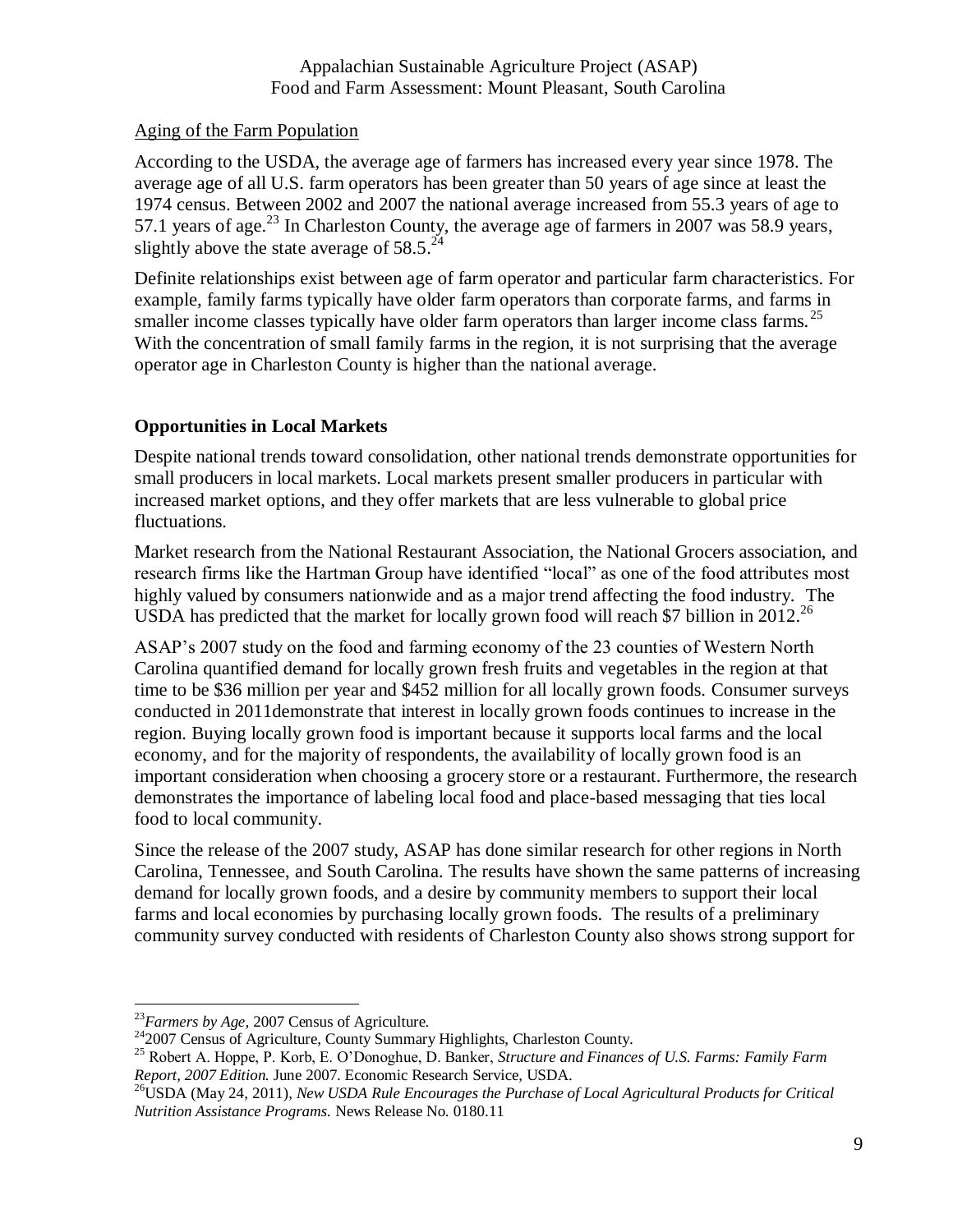conserving the region's farmland; residents identified the availability of locally grown food, scenic beauty, and recreational activity as top benefits of agriculture.<sup>27</sup>

#### *The Multiplier Effect*

The local multiplier effect (LME) is a term first used by economist John Maynard Keynes in his 1936 book *The General Theory of Employment, Interest, and Money* to describe the way that dollars are re-circulated within a local economy before leaving through the purchase of an import. According to the theory, consumer spending on local farm products generates a greater economic return than spending at corporate chains as farmers re-spend the money on products and services in their community.

There are many factors which influence the number of times dollars are thought to re-circulate, but LME's are commonly reported to range from 1.5 to 3.0. In 2007 direct sales of local farm products in Charleston County totaled  $$1,052,000.<sup>28</sup>$  By LME theory, the total economic impact of this spending would be between \$1.6 million and \$3.2 million.

#### **Consumer Food Spending and Consumption Figures for Charleston County**

#### Consumer Spending

Based on the latest consumption estimates from the Bureau of Labor Statistics, residents of Charleston County residents spent over \$844 million on food in 2009.<sup>29</sup> The average household spent \$3,488 on groceries and \$2,539 on food consumed in other places. For Charleston County, where 350,209 residents equals 140,084 households, this figure breaks down into \$488,612,992 spent on food consumed at home and \$355,673,276 spent on food consumed away from home. A little less than three quarters of all away-from-home food spending typically occurs in restaurants.<sup>30</sup>

Demand for local food and farm products will be a subset of these figures, though actual consumer spending on local food and farm products is difficult to calculate. The USDA collects limited data on sales from farmers to consumers and no data at all regarding sales from farmers to businesses, organizations, or institutions in specific geographic areas.

 $\overline{a}$ 

 $27$  An online (Survey Monkey) survey was conducted June 15, 2011-July 5,2011. The purpose of this web survey was to gather community input on Charleston County's local food system. Appalachian Sustainable Agriculture Project conducted and analyzed the survey. The Mount Pleasant Planning Department publicized the survey through social media avenues and through targeted outreach. 147 respondents began the survey and 132 completed the survey for a response rate of 89.8%.

<sup>&</sup>lt;sup>28</sup> 2007 Census of Agriculture.

<sup>&</sup>lt;sup>29</sup> Calculations based on the *Food Guide Pyramid Servings Dataset*. Last Updated February 1, 2010. NASS, USDA. (accessed June 2011). Calculations use per consumer unit estimates for the South region of the U.S.

<sup>&</sup>lt;sup>30</sup>Table 3 in Food Away from Home. Total Expenditures. Food CPI and Expenditures Briefing Room. Economic Research Service, USDA.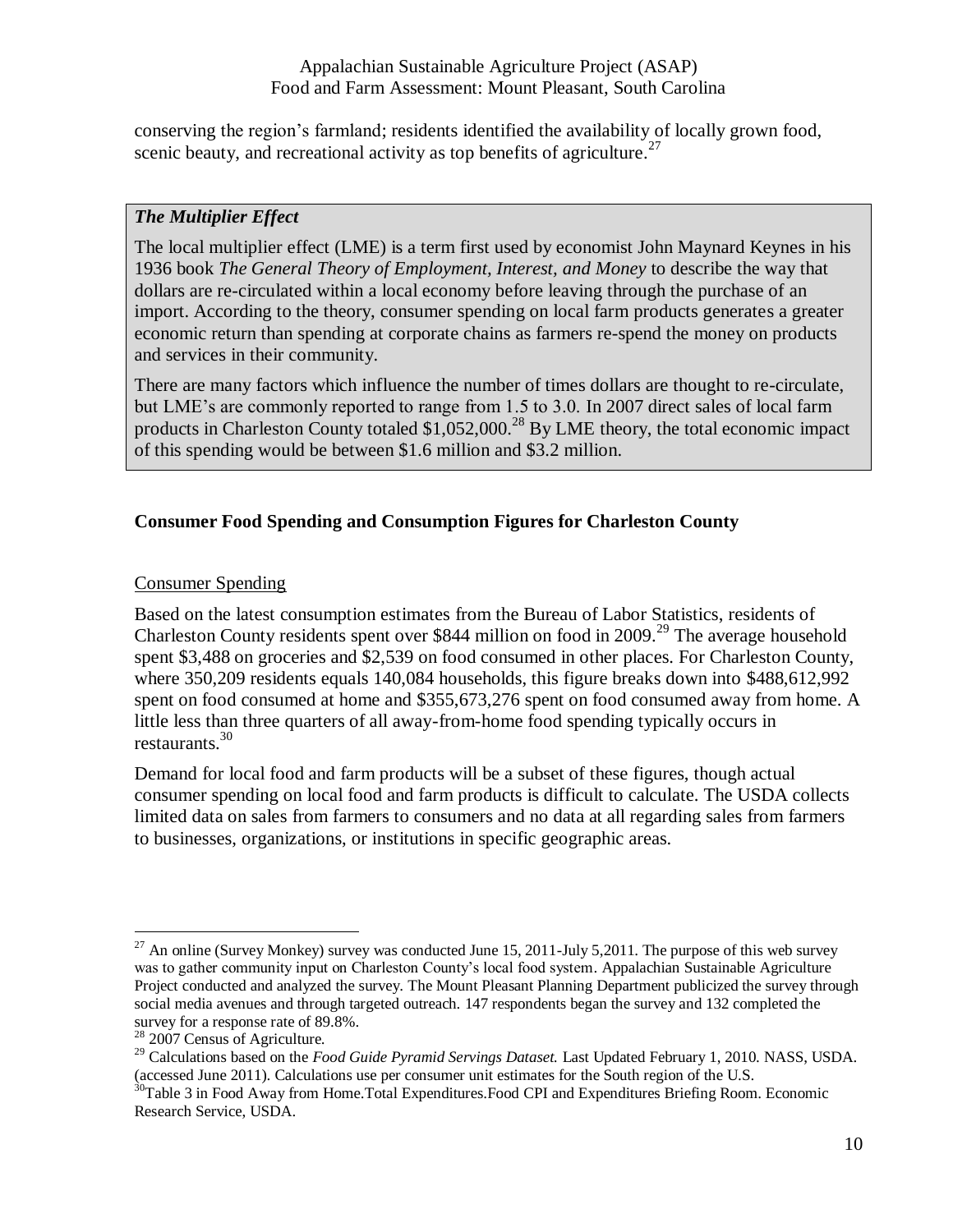#### Consumption Estimates

Tables 3 through 5 show consumption estimates in different product categories in Charleston County. Table 3 beginning with Column 1 shows consumption estimates in pounds for selected fresh fruits and vegetables. Column 2 shows acreage needed to grow those amounts, and Column 3 shows how many acres were devoted to growing the crops in the county in 2007. Acreage data should not be considered exact. In some cases, the USDA suppresses county-level data; for example, when production is limited or only one or two farms report growing a particular crop. In other cases reported acreage may be higher than actual acreage because of formulas used by the USDA to create county profiles that are based on limited information.

Even with incomplete data, what is clear from Table 3 is that there is significantly more demand (consumption) than supply (production) for every type of fresh fruit and vegetable grown in the region except for blueberries and tomatoes. Achieving a level of supply equal to the level of consumption in this region (i.e., matching Column 3 with Column 2) is not realistic because it assumes year-round production of fresh fruits and vegetables. Rather, there is some point between Columns 3 and 2 that represents a practical target for local production in a fully mature local food system.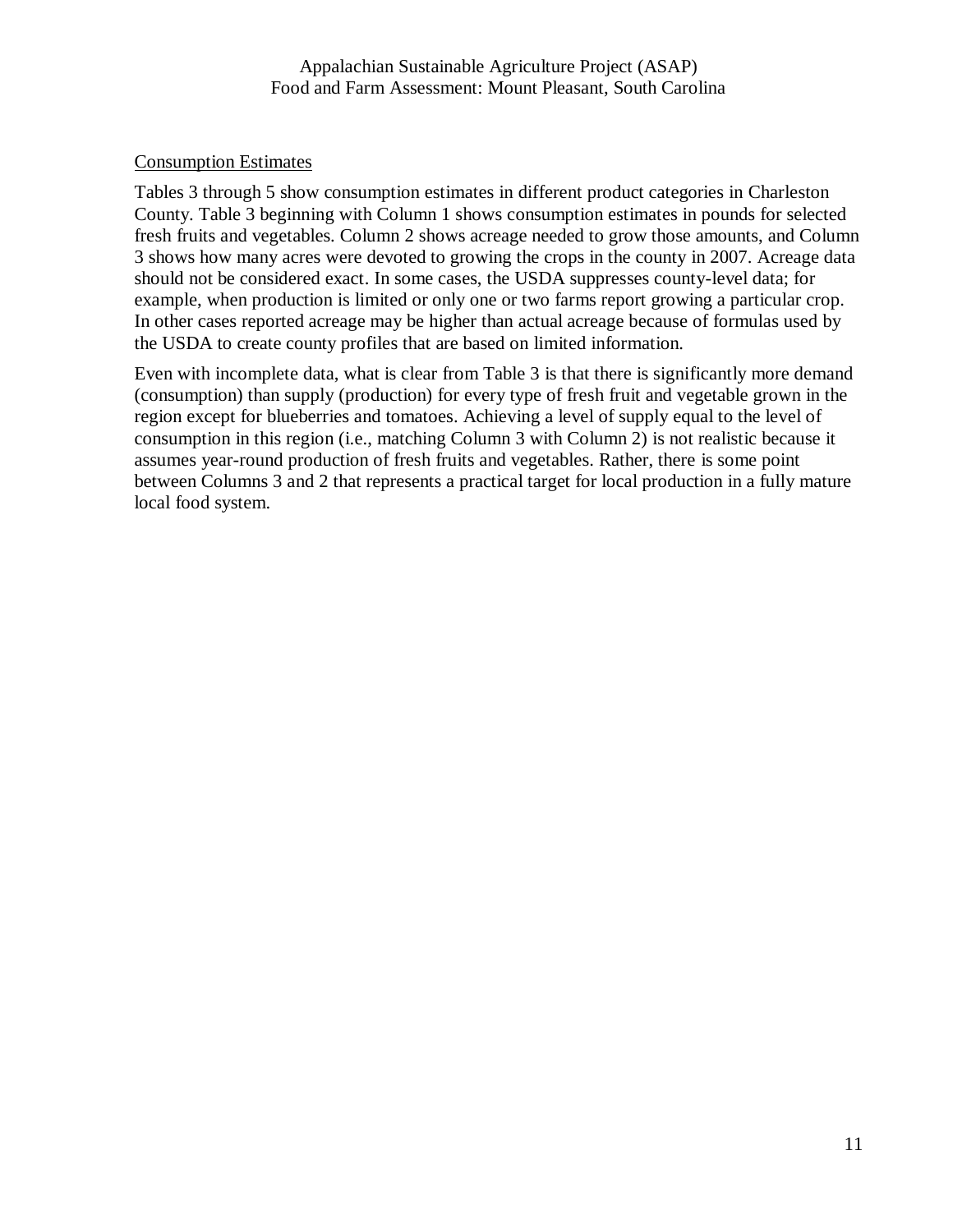|                       | <b>Pounds consumed in</b><br><b>Charleston County</b> <sup>31</sup> | Acres need to produce<br>that amount | Acres devoted to the crop<br>in Charleston County |
|-----------------------|---------------------------------------------------------------------|--------------------------------------|---------------------------------------------------|
| Apples                | 5,662,900                                                           | 265                                  | (D)                                               |
| Raspberries           | 94,600                                                              | 8                                    | (D)                                               |
| <b>Blackberries</b>   | 189,100                                                             | 20                                   | (D)                                               |
| <b>Blueberries</b>    | 280,200                                                             | 23                                   | 104                                               |
| Cantaloupe            | 3,109,900                                                           | 304                                  | 17                                                |
| Grapes                | 2,987,300                                                           | 344                                  | 24                                                |
| Melons                | 577,800                                                             | 56                                   |                                                   |
| Peaches               | 1,775,600                                                           | 188                                  | (D)                                               |
| <b>Strawberries</b>   | 2,258,800                                                           | 171                                  | (D)                                               |
| Watermelon            | 5,410,700                                                           | 221                                  | 56                                                |
| <b>Beans</b>          | 745,900                                                             | 112                                  | 10                                                |
| <b>Broccoli</b>       | 2,080,200                                                           | 326                                  | $\mathbf{1}$                                      |
| Cabbage               | 2,868,200                                                           | 107                                  | 9                                                 |
| Carrots               | 2,826,200                                                           | 124                                  |                                                   |
| Cauliflower           | 549,800                                                             | 79                                   | $\mathbf{1}$                                      |
| Corn (Sweet)          | 3,225,400                                                           | 561                                  | (D)                                               |
| Cucumbers             | 2,360,400                                                           | 171                                  | 10                                                |
| Eggplant              | 301,200                                                             | 11                                   | $\overline{2}$                                    |
| Onion                 | 854,500                                                             | 3                                    | (D)                                               |
| Peppers (Bell)        | 3,449,600                                                           | 324                                  | (D)                                               |
| Potatoes              | 12,852,700                                                          | 794                                  | (D)                                               |
| Squash                | 1,460,400                                                           | 49                                   | 20                                                |
| <b>Sweet Potatoes</b> | 1,761,600                                                           | 113                                  | $\overline{4}$                                    |
| Tomatoes              | 6,478,900                                                           | 260                                  | 606                                               |
| <b>Total</b>          | 70,444,600                                                          | 5,201                                | 988                                               |

# **Table 3: Comparison of Consumption and Production of Selected Fresh Fruits and Vegetables Grown in Charleston County**

Source: [Column 1] ERS/USDA Data Food Availability (Per Capita) Data System: Food Guide Pyramid (2010); [Column 2 and 3] USDA Census of Agriculture, 2007.

 $\overline{a}$ 

 $31$  Consumption figures are rounded to the nearest hundred.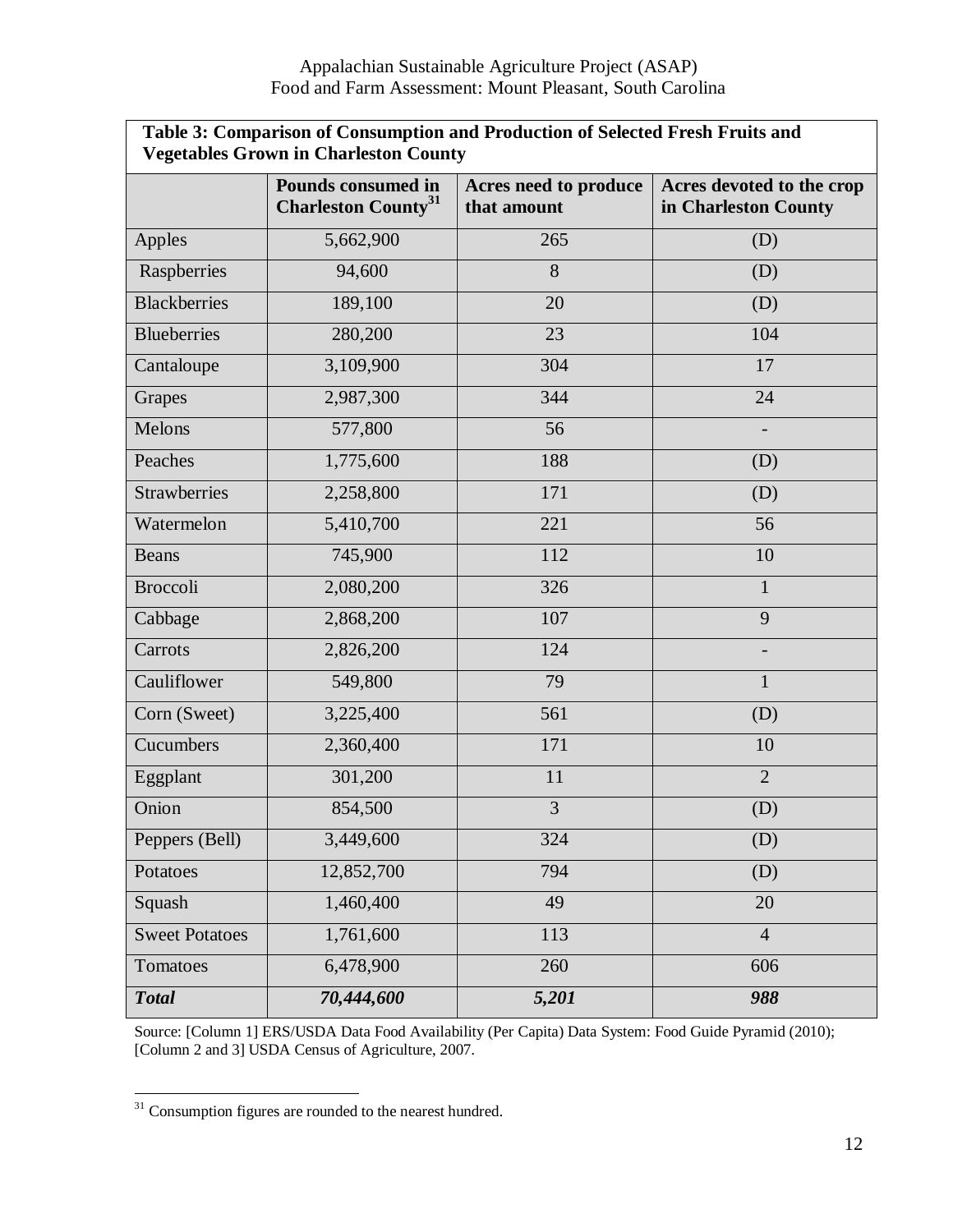Table 4 shows meat, seafood, and dairy consumption in Charleston County. As with fruits and vegetables, consumption outpaces production for all types of meats. As a coastal community, meat production is not a primary focus of farms in the region. However, local farms specializing in grass-fed and artisanal meat products – e.g. Cordray Farms and Cypress Artisan Meat Share – use these niche markets to incorporate meat production into the local foodscape.

Ranked number one in the state for commercial fishing and aquaculture production, Charleston County fishermen regularly provide residents and businesses with fresh local seafood. This agricultural resource is one that separates Charleston County from more interior South Carolina counties. Marketing strategies focused on this area's natural resource – for example, a local seafood label or an annual festival around local seafood–would provide a way for the region to distinguish its foodscape to residents and visitors and would provide farmers increased market opportunities.

Milk production for Charleston County in 2007 is estimated at 56,300 pounds. Some portion of that amount is marketed as fluid milk and some is used to make ice cream and other processed dairy products. However, no information is available from government sources detailing the end uses of milk produced in the county. Some small dairy farmers have focused on reaching niche markets with production of value-added products like artisan cheese, yogurt, butter, and goat's milk, though the total amounts produced are very small.

| Table 4: Consumption of Meat, Seafood, and Dairy in Charleston County<br>*figures are rounded to nearest hundred |                       |                                                       |  |  |  |
|------------------------------------------------------------------------------------------------------------------|-----------------------|-------------------------------------------------------|--|--|--|
|                                                                                                                  | Lbs. Consumed in 2009 | Lbs. Produced in 2007<br>(meat is slaughtered weight) |  |  |  |
| <b>Beef</b>                                                                                                      | 32,044,100            | 961,300                                               |  |  |  |
| <b>Chicken</b> (broilers)                                                                                        | 34,180,400            | 37,700                                                |  |  |  |
| Pork                                                                                                             | 22,063,200            | 3,000                                                 |  |  |  |
| <b>Turkey</b>                                                                                                    | 6,163,700             | (D)                                                   |  |  |  |
| <b>Total Fish and Shellfish</b>                                                                                  | 5,603,300             |                                                       |  |  |  |
| <b>Mollusks</b>                                                                                                  |                       | 326,000                                               |  |  |  |
| <b>Fluid Milk</b>                                                                                                | 62,722,400            | 56,300                                                |  |  |  |

Source: USDA Census of Agriculture, 2007, ERS/USDA Data Food Availability (Per Capita) Data System: Food Guide Pyramid

The artisan food market has grown in recent years because artisan foods embody the quality of authenticity and the desire by consumers to know where their food is coming from. Successful growth of artisan markets in Mount Pleasant will depend on the ability of producers to navigate local market opportunities and promote the community values associated with their products to consumers.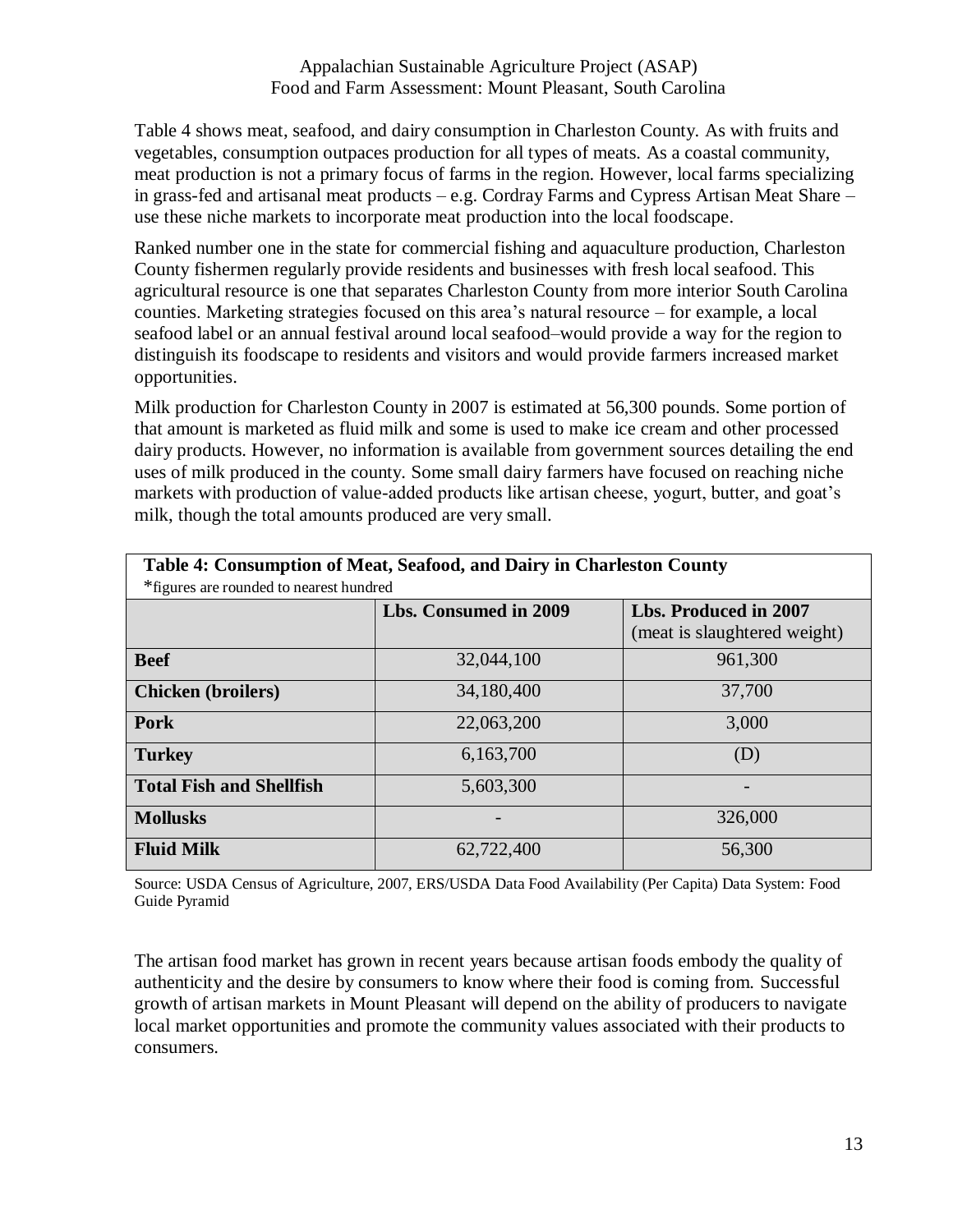Table 5 shows the consumption of processed fruits and vegetables in Charleston County. With demand calculated at \$136.3 million for ready-to-eat foods, processing fruits and vegetables for local sale may be one way to expand local consumption of local farm products.

|                             | <b>Pounds Consumed in</b><br><b>Charleston County</b> | <b>Equivalent Retail</b><br><b>Spending</b> |
|-----------------------------|-------------------------------------------------------|---------------------------------------------|
|                             | (rounded to nearest hundred)                          | (rounded to nearest hundred)                |
| <b>Processed fruits</b>     |                                                       |                                             |
| Canned apples/applesauce    | 1,544,400                                             | \$1,312,700                                 |
| Canned peaches              | 1,043,600                                             | \$1,095,800                                 |
| Apple juice                 | 8,993,400                                             | \$4,766,500                                 |
| Frozen berries              | 1,190,700                                             | \$3,822,100                                 |
| Canned pears                | 795,800                                               | \$835,600                                   |
| Grape juice                 | 1,733,500                                             | \$1,213,500                                 |
| Other processed fruits      | 27,855,600                                            | \$50,140,100                                |
| <b>Processed vegetables</b> |                                                       |                                             |
| <b>Canned</b> tomatoes      | 23,874,500                                            | \$18,383,400                                |
| Canned cucumbers (pickles)  | 1,261,200                                             | $*^{32}$                                    |
| Canned snap beans           | 1,176,000                                             | \$940,800                                   |
| <b>Canned carrots</b>       | 341,100                                               | \$303,600                                   |
| Other canned vegetables     | 7,169,500                                             | \$9,893,900                                 |
| Frozen vegetables           | 27,072,000                                            | \$43,585,900                                |
| Dehydrated vegetables       | 10,551,700                                            | $\ast$                                      |
| <b>Total</b>                | 114,603,000lbs                                        | \$136,293,900                               |

Source: ERS/USDA Data Food Availability (Per Capita) Data System: Food Guide Pyramid and *How Much do Fruits and Vegetables Cost?* (2008) ERS/USDA.

#### **Local Production**

There is an upper limit to the amount of produce retail food stores can source from regional growers based on climate and soil related limitations. Charleston County farmers could not supply 100% of produce to local retailers, because they cannot grow avocados or bananas for

 $\overline{a}$  $32$  The  $*$  in Table 6 indicates that data is unavailable.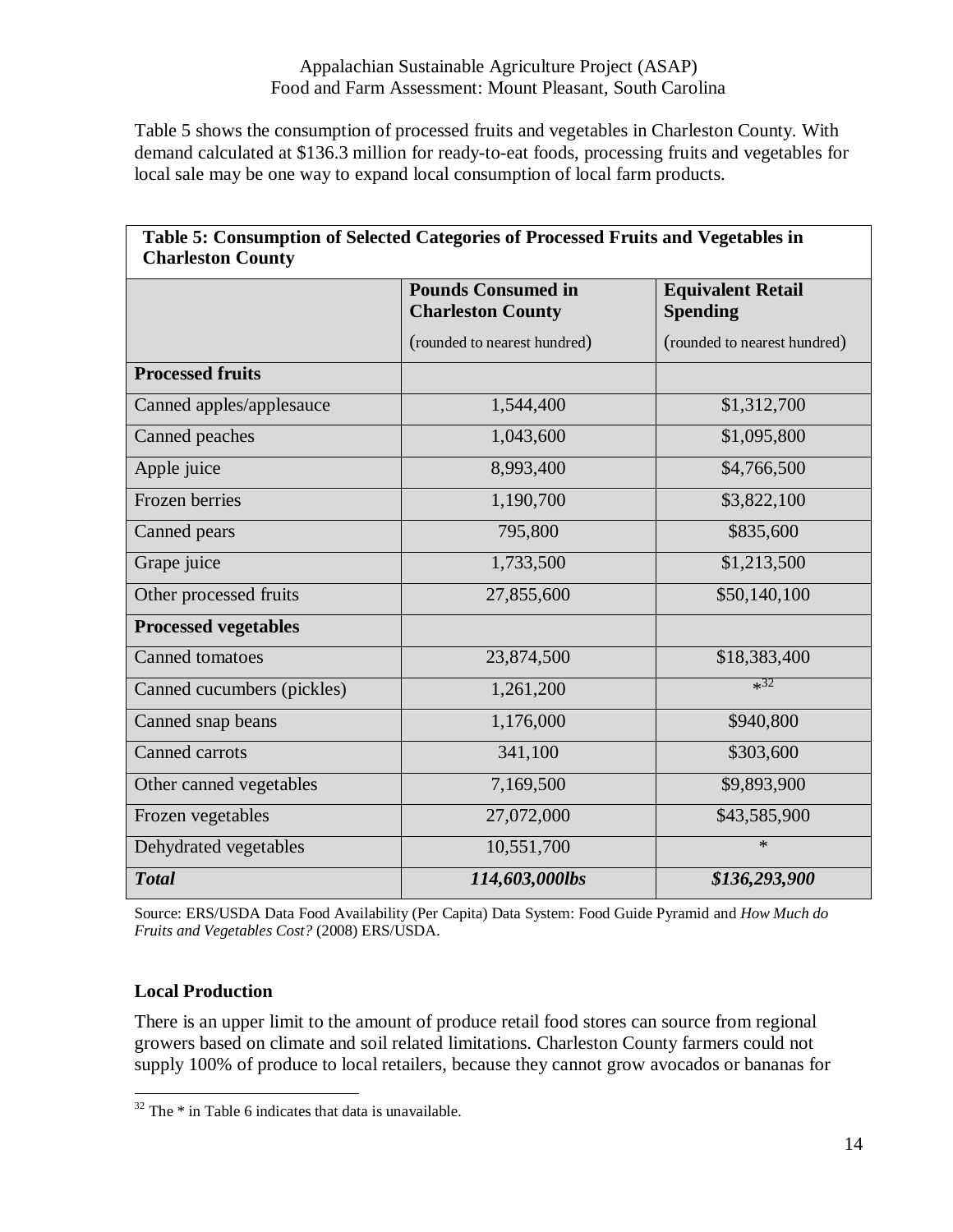example, no matter how much local food infrastructure is improved. They can, however, grow each of the 39 different types of fruits and vegetables that accounted for 70% of produce sales in retail outlets nationwide in 2010. In Table 7 those 39 items are listed along with their corresponding share or percentage of total retail produce sales.

Farmers in coastal region of South Carolina can grow all of the items listed in Table 6, but some are limited to the months of the summer season and others to the winter season. Some items, like greens, can be supplied to local markets for more than four months and others for less. Based on the South Carolina regional produce availability calendar, <sup>33</sup> local farmers could grow 70 percent of the area's most popular retail produce items for 43 percent of the year, and therefore supply 30 percent of the total yearly produce purchases of residents (70%  $x$  43% = 30%). Taking these variations into account, 30 percent represents a reasonable adjustment for the seasonality of production. 34

| Table 6: Percent Share of Retail Produce Sales for Selected Fruits and Vegetables                                   |                                                         |  |                    |                                                         |  |                                  |                                                         |
|---------------------------------------------------------------------------------------------------------------------|---------------------------------------------------------|--|--------------------|---------------------------------------------------------|--|----------------------------------|---------------------------------------------------------|
| <b>Fruits</b>                                                                                                       | % of Total<br><b>Produce</b><br><b>Sales in</b><br>year |  | <b>Vegetables</b>  | % of Total<br><b>Produce</b><br><b>Sales in</b><br>year |  | <b>Vegetables</b><br>(continued) | % of Total<br><b>Produce</b><br><b>Sales in</b><br>year |
| Apples                                                                                                              | 7.10%                                                   |  | Asparagus          | 1.40%                                                   |  | Greens                           | 0.30%                                                   |
| Figs                                                                                                                | $< 1\%$                                                 |  | <b>Beans</b>       | 0.80%                                                   |  | Herbs                            | 1.00%                                                   |
| Raspberries                                                                                                         | 1%                                                      |  | <b>Beets</b>       | 0.10%                                                   |  | Lettuce                          | 2.20%                                                   |
| <b>Blackberries</b>                                                                                                 | 0.60%                                                   |  | <b>Broccoli</b>    | 1.70%                                                   |  | Onion                            | 4.30%                                                   |
| <b>Blueberries</b>                                                                                                  | 2.10%                                                   |  | Cabbage            | 0.70%                                                   |  | Peas                             | 0.30%                                                   |
| Cantaloupe                                                                                                          | 1.70%                                                   |  | Carrots            | 2.50%                                                   |  | Peppers (Bell)                   | 2.60%                                                   |
| Grapes                                                                                                              | 6.40%                                                   |  | Cauliflower        | 0.60%                                                   |  | Potatoes                         | 5.70%                                                   |
| Melons                                                                                                              | 0.70%                                                   |  | Celery             | 1.50%                                                   |  | Spinach                          | 0.60%                                                   |
| Peaches                                                                                                             | 1.20%                                                   |  | Corn (Sweet)       | 1.20%                                                   |  | <b>Sprouts</b>                   | 0.10%                                                   |
| Pears                                                                                                               | 1.10%                                                   |  | Cucumbers          | 1.70%                                                   |  | Squash                           | 1.40%                                                   |
| Plums                                                                                                               | 0.60%                                                   |  | Eggplant           | 0.20%                                                   |  | <b>Sweet Potatoes</b>            | 1.00%                                                   |
| <b>Strawberries</b>                                                                                                 | 4.90%                                                   |  | Garlic             | 0.50%                                                   |  | Tomatoes                         | 7.50%                                                   |
| Watermelon                                                                                                          | 2.40%                                                   |  | <b>Green Onion</b> | 0.50%                                                   |  | Pecans                           | 0.4%                                                    |
| Column Totals                                                                                                       | 28.80%                                                  |  |                    | 13.40%                                                  |  |                                  | 27.40%                                                  |
| Total share of produce accounted for by fruits & vegetables that can be grown in Charleston<br><b>County: 69.6%</b> |                                                         |  |                    |                                                         |  |                                  |                                                         |

Source: The Packer

 $\overline{a}$ 

http://agriculture.sc.gov/UserFiles/file/PDFS/harvestcalendar1108.pdf

<sup>&</sup>lt;sup>33</sup>South Carolina Department of Agriculture's "South Carolina Produce Availability Calendar"

 $34$  The calculation of seasonality is based on the average growing season length for all fruits and vegetables in Table 7.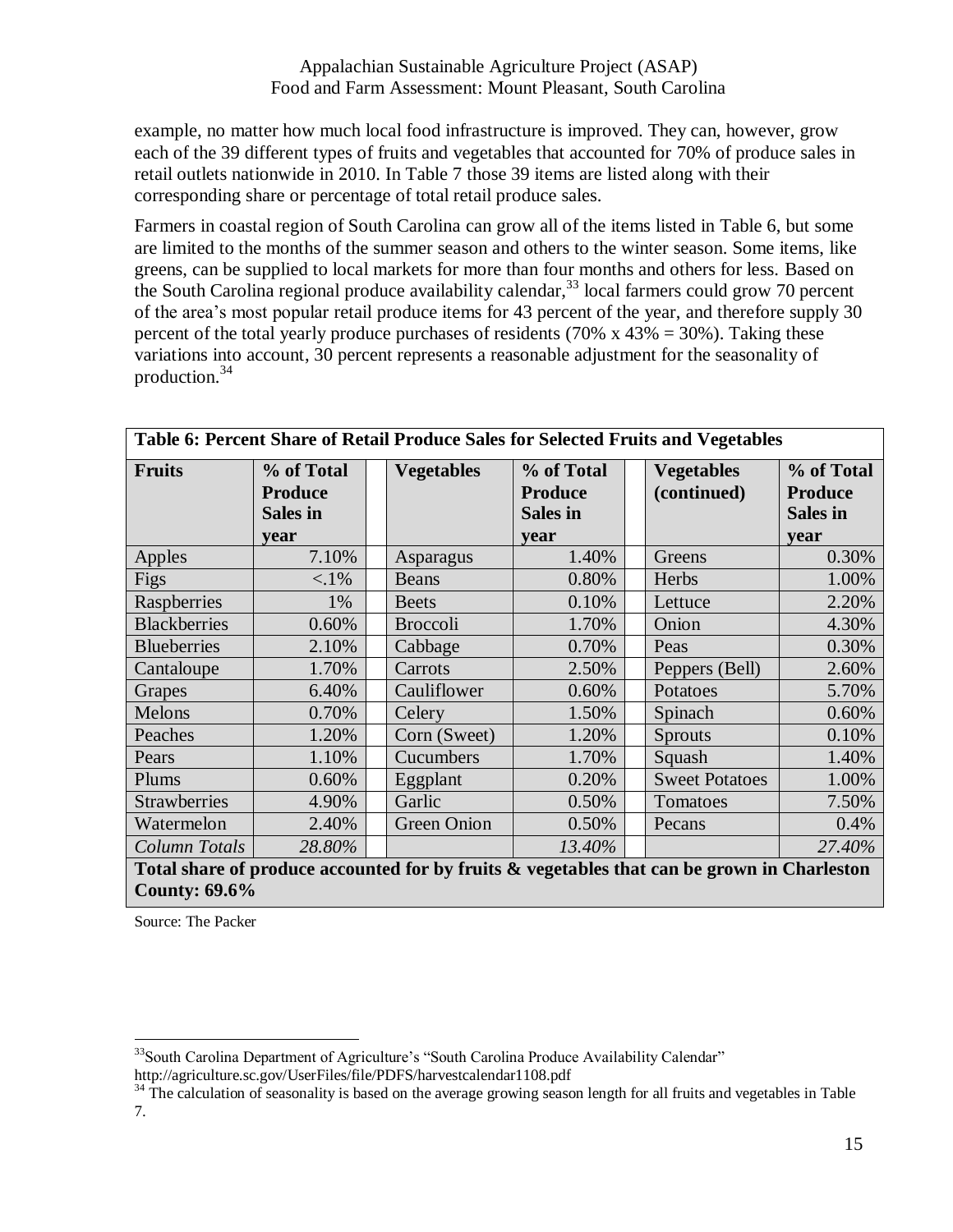#### Summary of Local Market Potential of Locally Grown Food

This section calculates potential local food spending based on Charleston County consumption figures. The local potential spending figure assumes significant improvements to infrastructure and distribution systems for locally grown produce in addition to changes in tastes and preferences so that all residents in Charleston County choose to purchase local food when it is available. Though this figure takes into account the growing season of local produce, it does assume the use of practices like extending growing seasons, greenhouse production, and improved storage and processing techniques, to maximize production potential and meet local demand. These projections are grounded in measured consumption and production figures for Charleston County.

Table 7 shows potential retail spending on local produce and meat based on Charleston County consumption figures. The potential local retail spending figure \$32.7 million represents the economic impact to the region if local farms were to supply all of the artisinal meat and fresh produce needs of Charleston County during growing seasons.

| Table 7: Retail Spending Potential for Produce and Meats in Charleston County                                                  |             |               |              |  |  |  |
|--------------------------------------------------------------------------------------------------------------------------------|-------------|---------------|--------------|--|--|--|
| <b>Potential Local</b><br><b>Total Consumption</b><br><b>Total Retail</b><br>(lbs.) 2009<br><b>Spending</b><br><b>Spending</b> |             |               |              |  |  |  |
| Fruits and Vegetables <sup>35</sup>                                                                                            | 70,44,600   | \$99,265,200  | \$29,779,600 |  |  |  |
| Meats (beef, chicken, pork) $^{36}$                                                                                            | 274,648,300 | \$290,941,400 | \$2,909,400  |  |  |  |
| <b>Total Retail Spending: \$390.2 million</b>                                                                                  |             |               |              |  |  |  |
| <b>Potential Local Spending: \$32.7 million</b>                                                                                |             |               |              |  |  |  |

Source: The figures in the table are based on a series of calculations combining data from the 2007 Census of Agriculture, the ERS/USDA Data Food Availability (Per Capita) Data System: Food Guide Pyramid, and The Packer which provided the 2010 average price per pound for produce.

#### *Local Spending Potential for Fruits and Vegetables*

 $\overline{a}$ 

Local spending potential for fruits and vegetables of \$29,779,600 is calculated as total consumption multiplied by the average retail price per pound for each of 39 types of fruits and vegetables multiplied by the 30% seasonality multiplier. The total, \$29,779,600, is the potential retail spending by Charleston County residents for the 39 fruits and vegetables grown in the region. (70,444,600 lbs of produce x  $\frac{1}{2}$ /lb for each type of produce x 30% = \$29,779,600 spending).

<sup>&</sup>lt;sup>35</sup> Estimates are based on the calculations presented in Table 5 and come from the ERS/USDA Data Food Availability (Per Capita) Data System: Food Guide Pyramid and USDA Census of Agriculture, 2007.  $36$  Ibid.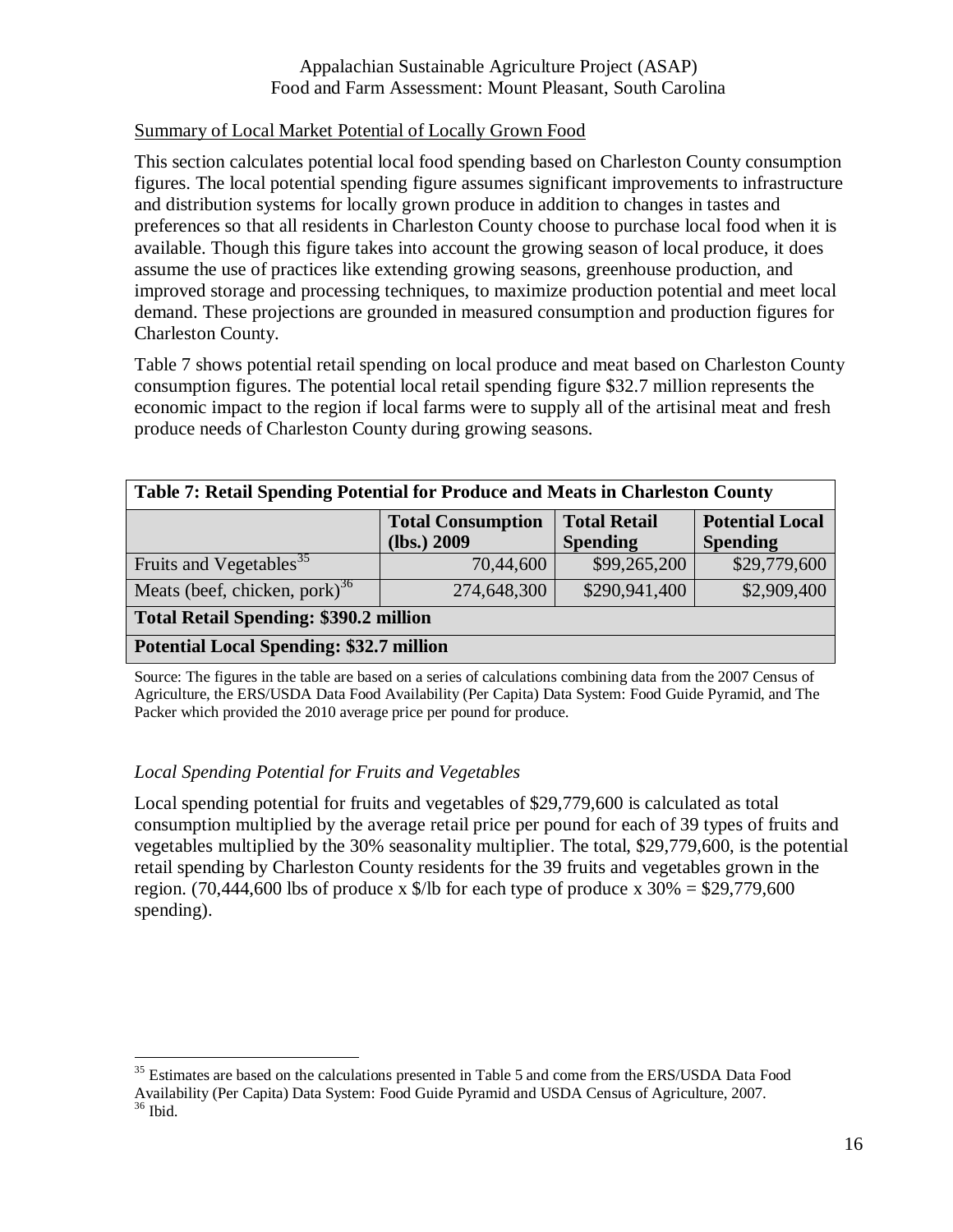# *Local Spending Potential for Meat*

Local potential spending for meat (beef, chicken, pork) of \$2,909,414 is calculated as total consumption multiplied by the average retail price per pound of each meat. Local meats represent approximately 1% of this total.<sup>37</sup> \$2,909,414 represents the maximum retail spending potential for locally raised meat in the region. (274,648,300 lbs of meat consumed x \$/lb for each type of meat x  $1\% = $2,909,414$  spending).

#### *Combined Spending Potential*

 $\overline{a}$ 

An important note about local potential spending detailed in this section is that there are significant types of infrastructure improvements needed to achieve these dollar figures. For example, moving fresh produce from farm to market may require refrigerated trucks and storage facilities; moving meat from farm to market will require those things plus local facilities for processing the food. To achieve maximum access to the 39 fruits and vegetables, creative innovations will need the be instituted like extending crop seasons, developing storage techniques, utilizing alternative indoor growing methods, and developing a system for turning local fresh produce into processed product (e.g. apples into applesauce or tomatoes into salsa). The \$32.7 million figure should be regarded as a long-term goal linked to substantial changes in local food production and distribution systems plus increased spending linked to increased interest in local food.

# **Part II: Key Recommendations for the Town of Mount Pleasant**

This section provides a set of recommendations for actions and policy that local government can utilize in an effort to bolster the local food system. It is meant for land use planners and government officials and includes descriptions of various land-use actions and community projects which have proven effective in supporting local food economies around the country. Several sources of information were used to develop this list of recommendations. The foremost of these sources are:

- An online community food survey of Charleston County residents. The purpose of the web survey was to gather community input on The Town of Mount Pleasant's local food system. 147 community members participated and gave their opinions on the topics of: defining local; benefits and negatives of agriculture; qualities of local food and local food purchasing habits; opinions on how best to promote farms and farmland in Charleston County.
- American Farmland Trust. This organization, which was founded to preserve farmland and ranchland in the United States, routinely publishes lists of local policies that have been enacted around the country to support local agriculture.
- The National Association of Counties has collected examples of local policies in practice around the country enacted to support local food campaigns.

 $37$ Large corporate livestock and poultry operations in the region are not likely to convert their production to support local market sales. Instead, smaller operations with greater infrastructure flexibility are likely to supply local markets. According to a report published by the USDA the percent of livestock operations that tend to target direct markets is about 1%. *Small Scale US Cow-calf Operations,* April 2011. USDA, Animal and Plant Health Inspection Service, Veterinary Services, National Animal Health Monitoring System.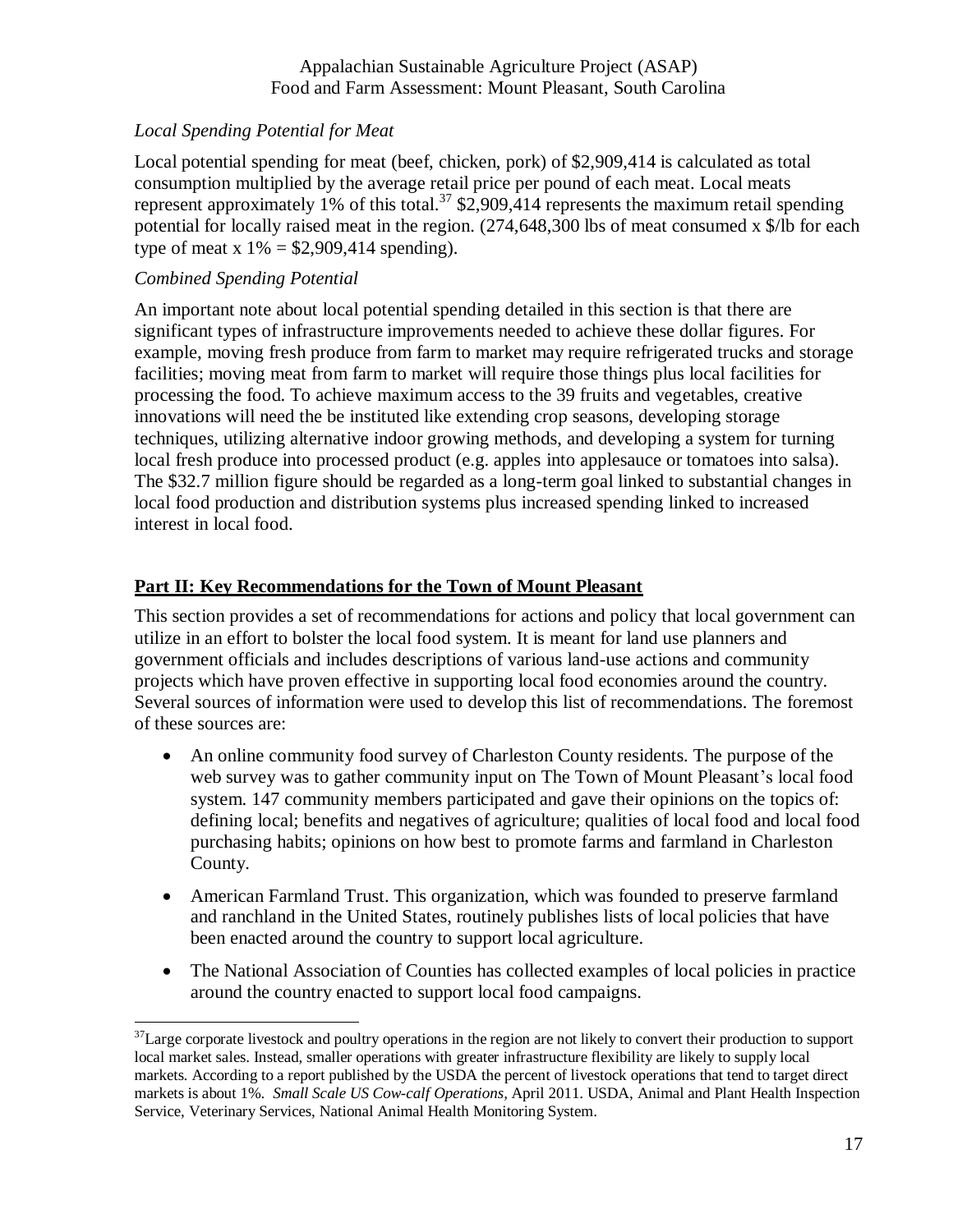- The Leopold Center for Sustainable Agriculture is a leader in research on sustainable agriculture. Various case studies on the effects of local food policies were used to determine the best and most successful policies that support local food campaigns.
- The American Planning Association website has several resources for planners including their Policy Guide on Community and Regional Food Planning, Essential Info Packet on Food Systems Planning, and A Planners Guide to Community and Regional Food Planning: Transforming Food Environments, Facilitating Health Eating among others.

A number of key areas of opportunity have been identified as possible sectors for action. The recommendations listed are options and some are more easily implemented than others. Given community priorities and resources, stakeholders in Mount Pleasant will decide which recommendations are appropriate for implementation. Each recommendation is explained in greater detail in the sections that follow. References and resources for further information on each topic are provided at the end of the report:

- Tourism and Agriculture
- Local Food Guides
- Local Branding and Certification Programs
- Experiences around Local Food
- Farm to Chef Programs
- Farmers Market Technology
- Local Food Purchasing Policy
- Current Regulations
- Comprehensive Farmland Plan
- Agricultural Zoning District
- Urban Garden District Zoning
- Purchase of Agricultural Conservation Easements (PACE)
- Transfer Development Rights
- Taxes
- Food Policy Council
- Foster Collaboration around Shared Goals

#### Tourism and Agriculture

The Town of Mount Pleasant and the Charleston area are major national destinations for tourism due to their historic signficance, scenic beauty, southern heritage, and regional cuisine. Visitors spend an estimated \$200 million annually on food and beverage, signifying a tremendous opportunity for efforts geared around promoting and further developing the region's local food and farm economy.

There are opportunities for the tourism industry to benefit from promoting food and farm tourism in the region. Sweetgrass and sweetgrass baskets are presently an area of focus due to community activism and local governmental support; these same types of efforts can also be directed to local food and farm products. There may be a need for expanded or different market promotion among tourists, encouraging them to visit area tailgate markets and farms. Increasing the variety and quantity of processed farm products for direct sale is another way to include tourists in the Local Food Campaign.

An important step in the development of farm tourism in the area is currently being accomplished through the Cultural Landscape District of Mount Pleasant. The district promotes the rural landscapes that make up Boone Hall, Hamlin Farms, Palmetto Fort, and the Sweetgrass Basket Overlay District areas, recognizing the area's traditional landscapes draw in residents and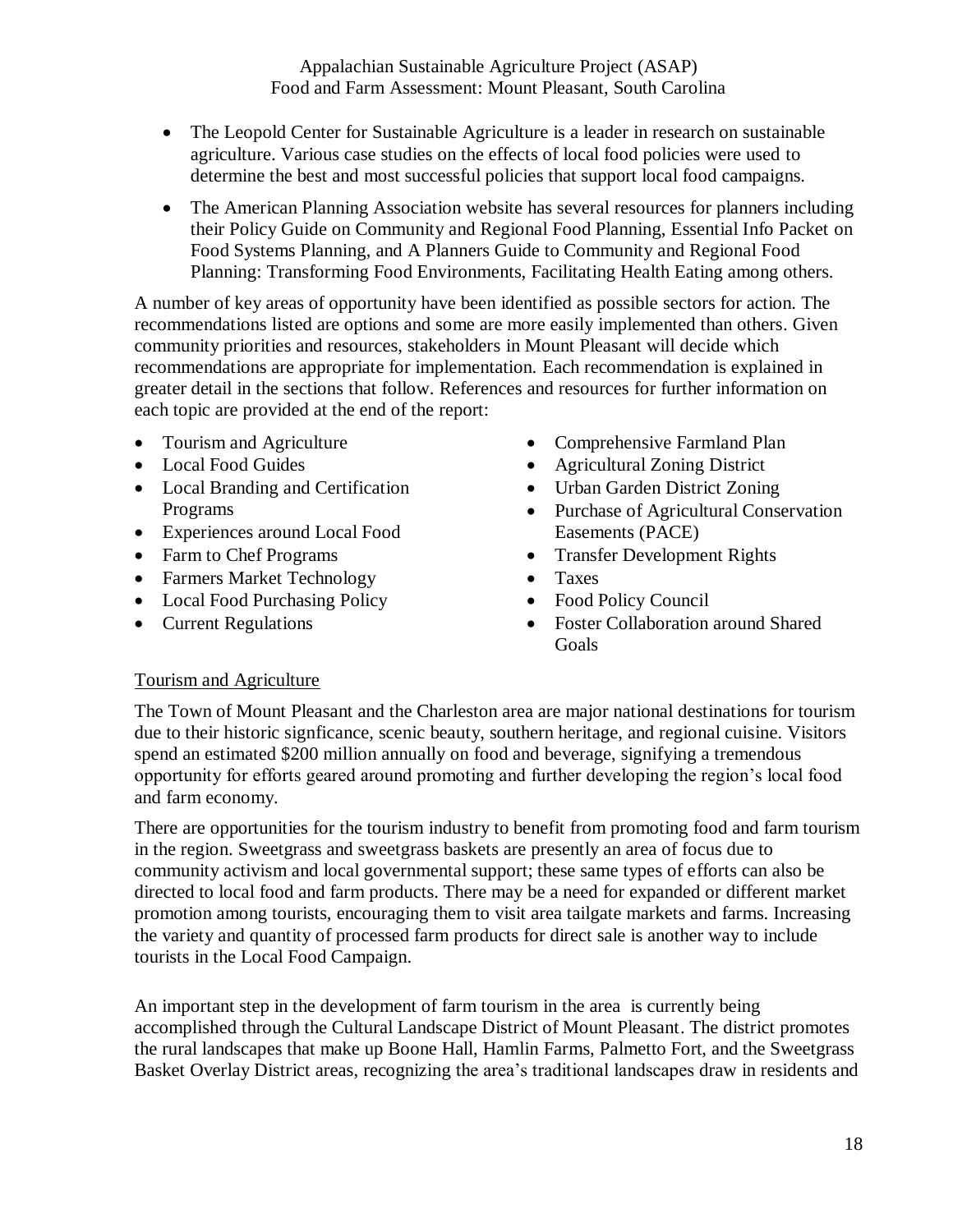tourists and connect the Town with its agricultural roots. Expanding this initiative to include local small farms, farmers markets, and fishing operations is an important next step.

Mount Pleasant in particular has an opportunity with its shrimp and seafood industry. As the United States imports more and more of its seafood, tourists have begun to seek out coastal vacation destinations so that they can have authentic seafood experiences. The Recreation, Travel and Tourism Institute at Clemson University and Gulf & South Atlantic Fisheries Foundation's *South Carolina: "Sea" the Difference* brochure [\(http://www.clemson.edu/centers](http://www.clemson.edu/centers-institutes/tourism/documents/Shrimp_B2.pdf)[institutes/tourism/documents/Shrimp\\_B2.pdf\)](http://www.clemson.edu/centers-institutes/tourism/documents/Shrimp_B2.pdf) is a good model of a promotional campaign aimed at uniting the seafood industry with tourism.

# *Impact of Food-Related Tourism on the Local Economy*

Actively promoting local food products to tourists through farm tourism, food festivals, and farmers markets is one way to keep visitor dollars circulating within the local economy. Over 4 million<sup>38</sup> visitors travel to Charleston County each year and spend on average \$50 a day on food and beverages.<sup>39</sup> This equals an estimated \$200 million per year in spending. If 5% of these sales came from the purchase of locally-produced products it would mean an extra \$10 million benefiting local farms and businesses in the area. In reality the impact could be even higher. The 2011 Charleston Food and Wine Festival alone brought in nearly \$7 million, a \$2 million increase from the previous year. $40$  As the Mount Pleasant local food economy develops the area can expect to retain a larger percentage of tourist food dollars within the local economy.The Town of Mount Pleasant currently plays host to many lucrative food festivals like the Sweetgrass Cultural Arts Festival, the Blessing of the Fleet and Seafood Festival, as well as the upcoming Big Shrimp'N Festival. Maximize the impacts of these events on the local food economy by emphasizing the cultural themes and foodways traditional to the Lowcountry region.

#### Local Food Guides

 $\overline{a}$ 

As a strategy, local food guides connect farms and consumers and provide consumers with a way to act on their desire to buy locally grown food and support local farms. At the same time, a guide validates local agriculture, raises awareness, and draws more people to the cause. Over time the success of the guide can be used to better craft communications around local food and farms to fit the community. To develop a Local Food Guide for the Town of Mount Pleasant and Charleston region, local government can identify community partners and collaborators and work to locate funding.

#### Local Branding and Certification Programs

Labeling is important both because it allows consumers to act on their preference for locallygrown food and it allows any price premiums associated with the food to accrue to producers. Local branding is a way to add value to local farm products and provide farmers with a means to

<sup>38</sup>2011 Office of Tourism Analysis, College of Charleston.

<sup>39</sup>*Charleston Region Economic Profile 2009/2010.*2010. Charleston Metro Chamber of Commerce.

<sup>&</sup>lt;sup>40</sup> 2011 Annual Report: BB&T Charleston Wine and Food Festival[. http://www.charlestonwineandfood.com/wp](http://www.charlestonwineandfood.com/wp-content/uploads/2011_annualreport.pdf)[content/uploads/2011\\_annualreport.pdf.](http://www.charlestonwineandfood.com/wp-content/uploads/2011_annualreport.pdf)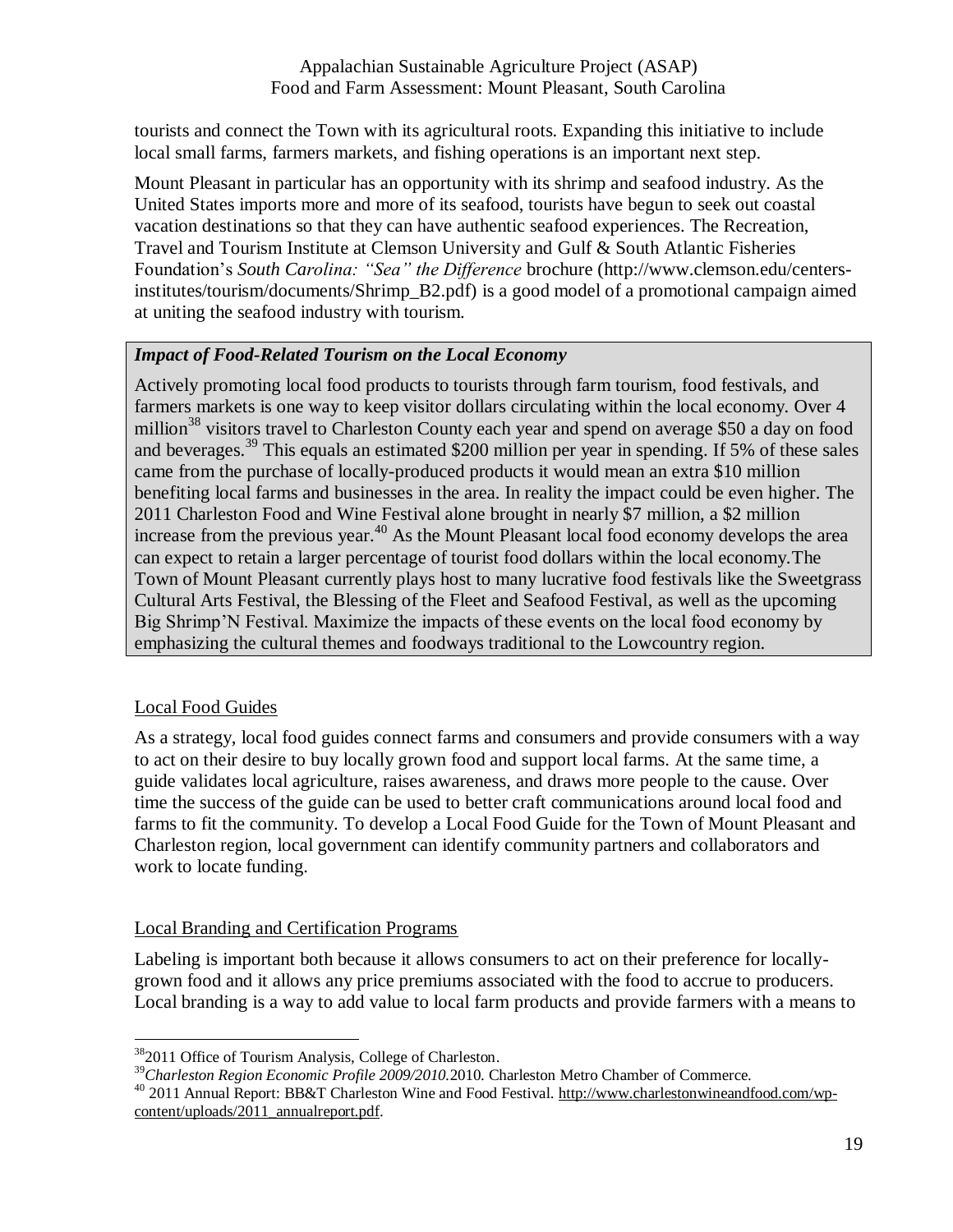increase their marketing power to compete more effectively with non-local items in the marketplace. Research shows the willingness of consumers to pay more for local food and the significance of informational labels to identify locally produced products.

In Mount Pleasant and the Charleston County region, there are opportunities, with seafood for example, to develop local food labels that will distinguish the region's local food scene and increase market opportunities for farms. In the community survey, residents of Charleston County noted their reasons for purchasing local food: it supports their neighbors and local economy (74%); it tastes better (43.3%); and to know where their food comes from (45.7%). A local branding program for the region should clearly communicate these values.

#### Experiences around Local Food

With the growth of the local food movement, there has been increasing interest by institutions including schools, hospitals, and colleges in providing fresh, local options to students, staff, patients, and employees. While these market segments can provide farmers with increased marketing options and be integrated into an overall strategy of market diversification, institutional market settings like schools and hospitals in particular provide opportunities to highlight the connections between food, food access, and health; nurture healthy eating habits in kids and families; and over the long term build support and appreciation for local farms and food. Schools and hospitals, because they reach broad constituencies and reach across socioeconomic and other cultural lines, provide opportunities to increase the distribution of fresh, local food to vulnerable children and families.

Taking a longer view of the development of the local food system, implement strategies that promote positive experiences with local food and farms. Children and adults that have positive experiences with local farms and food develop a deeper appreciation. Research from the health sciences demonstrates that food habits and preferences are directly impacted by positive and negative experiences. Preferences for food develop in positive contexts and aversions to foods develop in negative contexts. Positive experiences influence the formation of eating habits and preferences, create healthier individuals and communities, and develop local food and farm advocates.

Local government can support farm to school and farm to hospital programs by investigating the different ways in which local schools and hospitals can purchase local food while staying within federal (for schools) or company regulations. Local government could then organize a way to disseminate this knowledge to foodservice directors. Local government can further support farm to school programs by encouraging schools that have future construction plans to consider a facility that is capable of producing meals from fresh local ingredients. Public school boards and county commissioners can endorse procurement practices to purchase from farms within their region. County resolutions can support the proposals of leadership groups like the South Carolina Food Policy Councils that assist in making connections between farmers, schools, and hospitals. Local schools and hospitals can begin buying from local farms at a minimal level – featuring one locally sourced ingredient per month on menus, for example – and increase their purchases over time. Local food served by school and hospital foodservices can be integrated into health and wellness education, and local food and farm promotions in cafeterias will provide meaningful connections to local farms.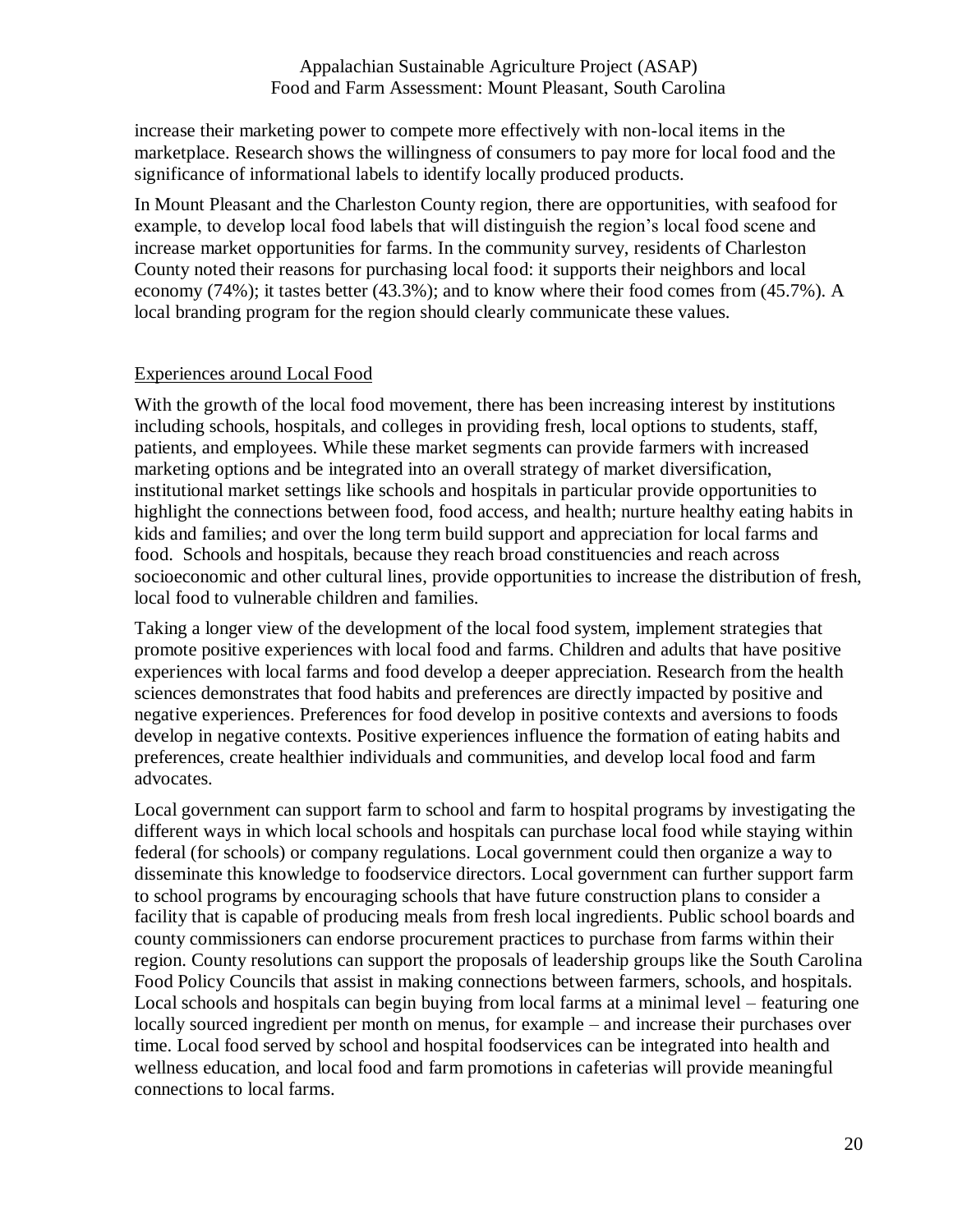#### Farm to Chef Programs

The Town of Mount Pleasant has a vibrant independent restaurant sector and increasing interest by chefs in sourcing fresh, local food. In developing the region's local food economy, a next step would be to deepen connections between local farms and restaurants. Efforts might include a farm to chef promotional campaign to highlight the efforts of restaurants sourcing local ingredients and farm fieldtrips for chefs and farmer-buyer meetings to help facilitate relationship building. A farm to business trade directory can provide a practical means for farms to market their products and for restaurants to source local ingredients and advertise the local products they are interested in finding. A directory can also provide farmers and food businesses with the means to post business requirements and mitigate potential misunderstandings and frustrations. The combination of these activities will simultaneously connect local farms to this market sector, increase the visibility of local food in the community and build awareness, and provide farmers and chefs with practical information about how to build business relationships that last.

#### Farmers Market Technology

 $\overline{a}$ 

Helping farmers markets overcome the hurdles of accepting Electronic Benefit Transfer (EBT)<sup>41</sup> for Supplemental Nutrition Assistance Program  $(SNAP)^{42}$  simultaneously draws new customers into purchasing local food while giving greater access to neighborhoods with low food security. While the Mount Pleasant Farmers Market currently accepts Senior Farmers Market Nutrition Program (SFMNP)<sup>43</sup> senior checks and Women, Infants, and Children (WIC)<sup>44</sup> vouchers, it does not participate in the more prominent EBT for SNAP programs. The paper vouchers of the SFMNP and WIC programs require less technical infrastructure and are therefore more easily used in local markets. By contrast EBT, the system used to accept SNAP benefits, requires point of sale equipment, electricity, and staffing, and farmers markets and produce stands do not typically have the funds or infrastructure needed to establish EBT points of sale. Local governments can help by subsidizing these initial costs.

Alongside efforts to institute SNAP benefits technology at markets, it will be crucial to promote the availability of that technology to potential users. Eligible consumers need to know they can use their benefits at specific farmers markets. Outreach efforts to low income communities can, for example, conduct campaigns in schools and through local media. Promotional programs can use coupons to provide potential customers with an incentive to visit farmers markets. Cooking demonstrations at markets or in areas of low food security with fresh, seasonal ingredients are a

<sup>&</sup>lt;sup>41</sup> Electronic Benefit Transfer (EBT) is an electronic system that automates the delivery, redemption, and reconciliation of issued public assistance benefits. EBT is currently used in all 50 states, the District of Columbia, Puerto Rico, the Virgin Islands, and Guam.

 $42$  Supplemental Nutrition Assistance Program (SNAP) is a program administered by the USDA, formerly known as food stamps. SNAP provides monthly benefits to eligible low-income families that can be used to purchase food.

<sup>&</sup>lt;sup>43</sup> Senior Farmers Market Nutrition Program (SFMNP) is a program that provides low-income seniors with coupons that can be exchanged for eligible foods.

<sup>&</sup>lt;sup>44</sup> The Women, Infants, and Children (WIC) program provides Federal grants to States for supplemental foods, health care referrals, and nutrition education for low-income pregnant, breastfeeding, and non-breastfeeding postpartum women, and to infants and children up to age five who are found to be at nutritional risk.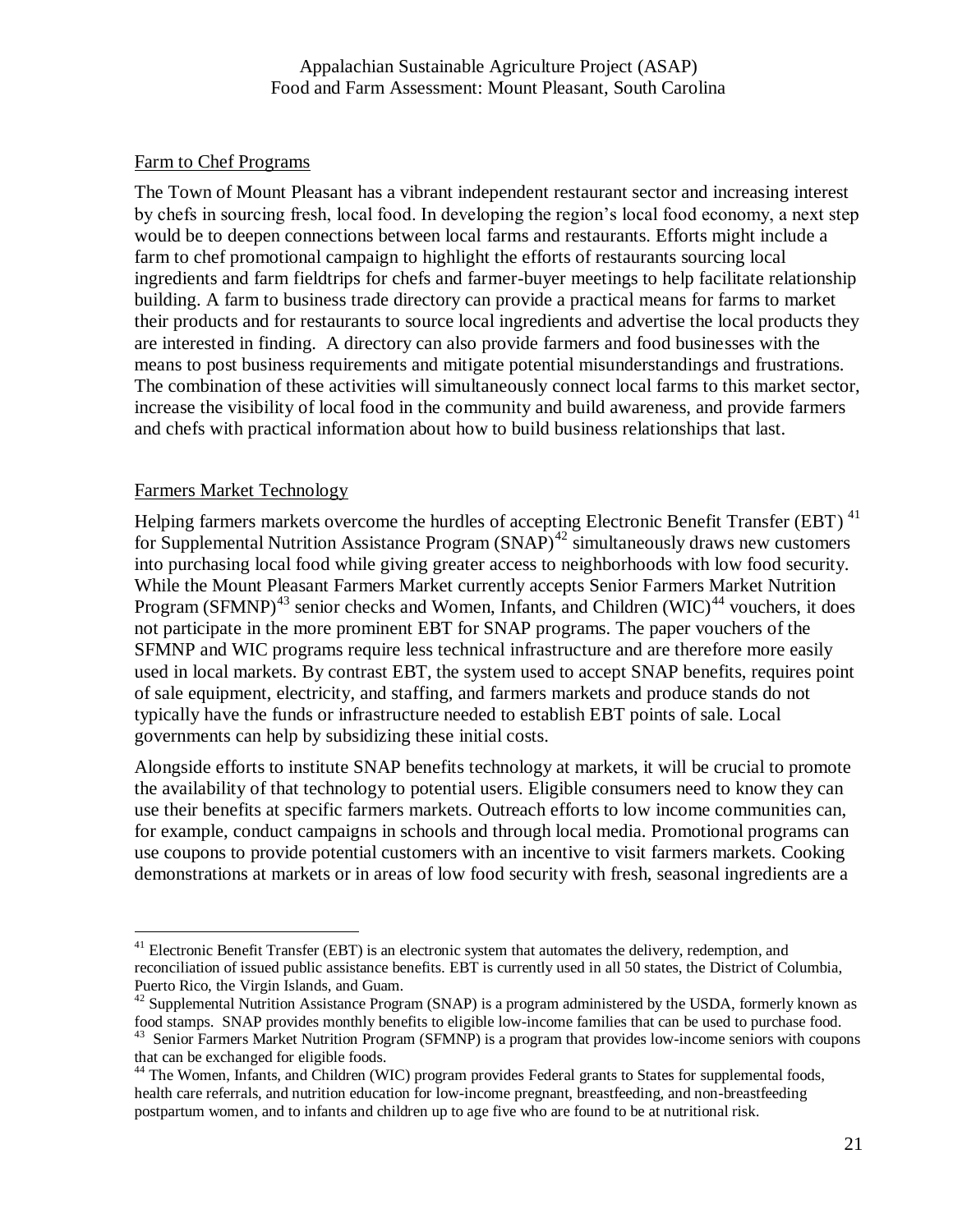means to engage low income (and all) participants with unfamiliar ingredients and address the loss of cooking skills.

#### Local Food Purchasing Policy

Local food purchasing policies are a way for local governments to lead by example in supporting local food and farms. A local food purchasing policy involves making a commitment to use local food in government foodservice. This kind of policy promotes economic vitality by giving local producers a steady buyer, and it supports the health of employees and citizens by providing them with access to fresh, local foods.

The involvement of local government in food purchasing policies can range from minimal to highly engaged. A conservative commitment might showcase one catered meal per month that is made entirely from locally grown foods. A larger commitment might include spending a percentage of the annual foodservice budget on locally sourced ingredients. Local food purchasing policies show that community leaders, like the citizens they serve, value local farms and local food.

#### Current Regulations

Every community and farming operation is unique and will present different opportunities for local government to create a supportive atmosphere for farming. Planning regulations can be modified to allow farm businesses to adapt, innovate, and grow. An important first step is to review regulations already in place that may be hindering the production or sale of locally produced farm products. For instance, regulations restricting or prohibiting the use of seasonal or directional farm signs hinders farm businesses. The local Agricultural Issues Advisory Committee has been working for over a year to address this issue with the introduction of the Tourist Oriented Directional Signage Program bill. Legislators should also make sure that terms like "agriculture," "farm," "farm stand," and "agricultural structure" are clearly defined in zoning regulations helps avoid ambiguity and confusion. Other regulatory barriers to review include:

- the limitations placed on the size and height of farm structures
- zoning laws that restrict the expansion of farms or their ability to develop new commercial enterprises
- the permitting process for farms to participate in seasonal events
- keeping livestock and other animals (chickens, bees) in urban spaces
- the requirements necessary for farmers to illustrate that their activities are exempt from wetland restrictions.

Actively including farmers in the decision-making processes will identify additional barriers and promote a participatory process.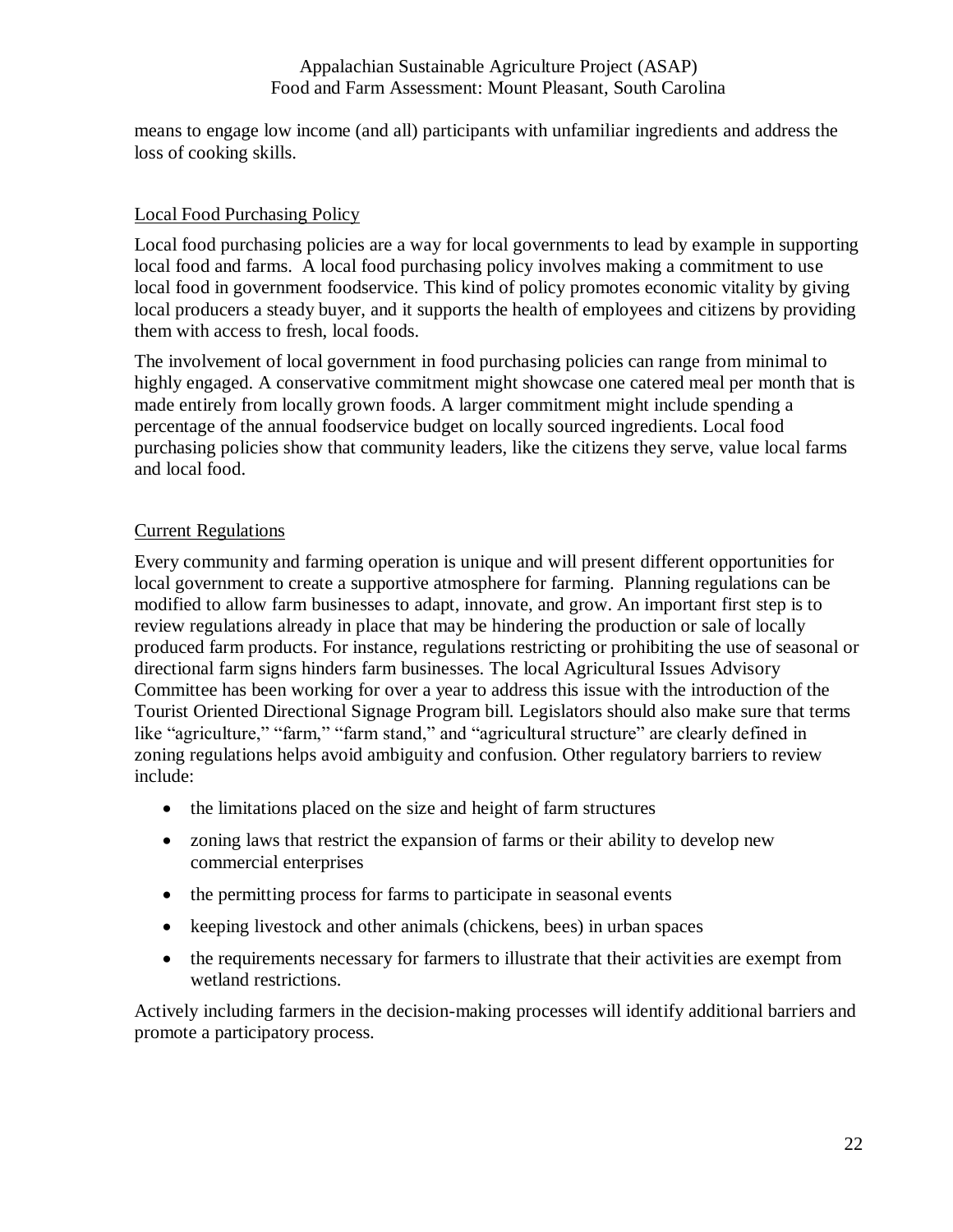#### Comprehensive Farmland Plan

Many communities develop 'comprehensive plans' to maintain the rural character of local landscapes and discourage the development of open space. A comprehensive farmland plan specifically addresses the vital economic role of agriculture for a region. Plans examine a region's food system and focus on economic development strategies that support farming, maintain farmland, promote regulated growth, and protect natural resources.<sup>4</sup>

A comprehensive plan to conserve farmland should: provide a clear description of the agricultural characteristics and trends of the region; provide clear goals and objectives for farmland conservation efforts; anticipate the needs of local producers, consumers, and markets concerning agriculture, and discuss options for supporting these sectors; take into consideration the environmental implications of farming in the region and support sustainable practices; promote the retention and addition of farm operators; support urban agriculture where applicable; be flexible enough to allow for new opportunities when they arise such as a specific application to support agritourism.

A thorough comprehensive farmland plan should incorporate all sectors of the farming community from producers to buyers to consumers. This strategy specifically allows for citizen participation and creates the basis for an integrated system. The implementation of a good farmland plan will entice participation by creating a stable environment in which agriculture and related businesses can operate.

# Agricultural Zoning District

86.3% of participants in the Charleston County community survey noted that they were concerned local farmland would be developed for non-farm use. When asked what actions should be taken to prevent this, the number one response was "zoning restrictions."

Agricultural zoning affords many advantages to producers. Zoning is inexpensive to implement but can keep land affordable for farming purposes. Zoning can reduce the likelihood of conflicts between farmers and their neighbors by keep incompatible development away from farm borders. Zoning can help simplify the regulatory process for buildings associated with agricultural operations and is easy to modify if conditions change. Some farmers may worry that zoning laws will result in a loss of freedoms but studies show that agricultural zoning promotes both farms and farmers' rights.

There are some weaknesses to agricultural zoning, the foremost of which is that it is not permanent. Rezoning and upzoning often open up large areas of agricultural land for development. On a day-to-day basis, zoning is hard to monitor and enforce. In the long run however, agricultural zoning protects a region's best farmland and keeps land affordable for farmers while promoting agricultural uses.

 $\overline{a}$ <sup>45</sup> American Farmland Trust: Planning for Agriculture. [http://www.farmland.org/services/p4a/default.asp.](http://www.farmland.org/services/p4a/default.asp)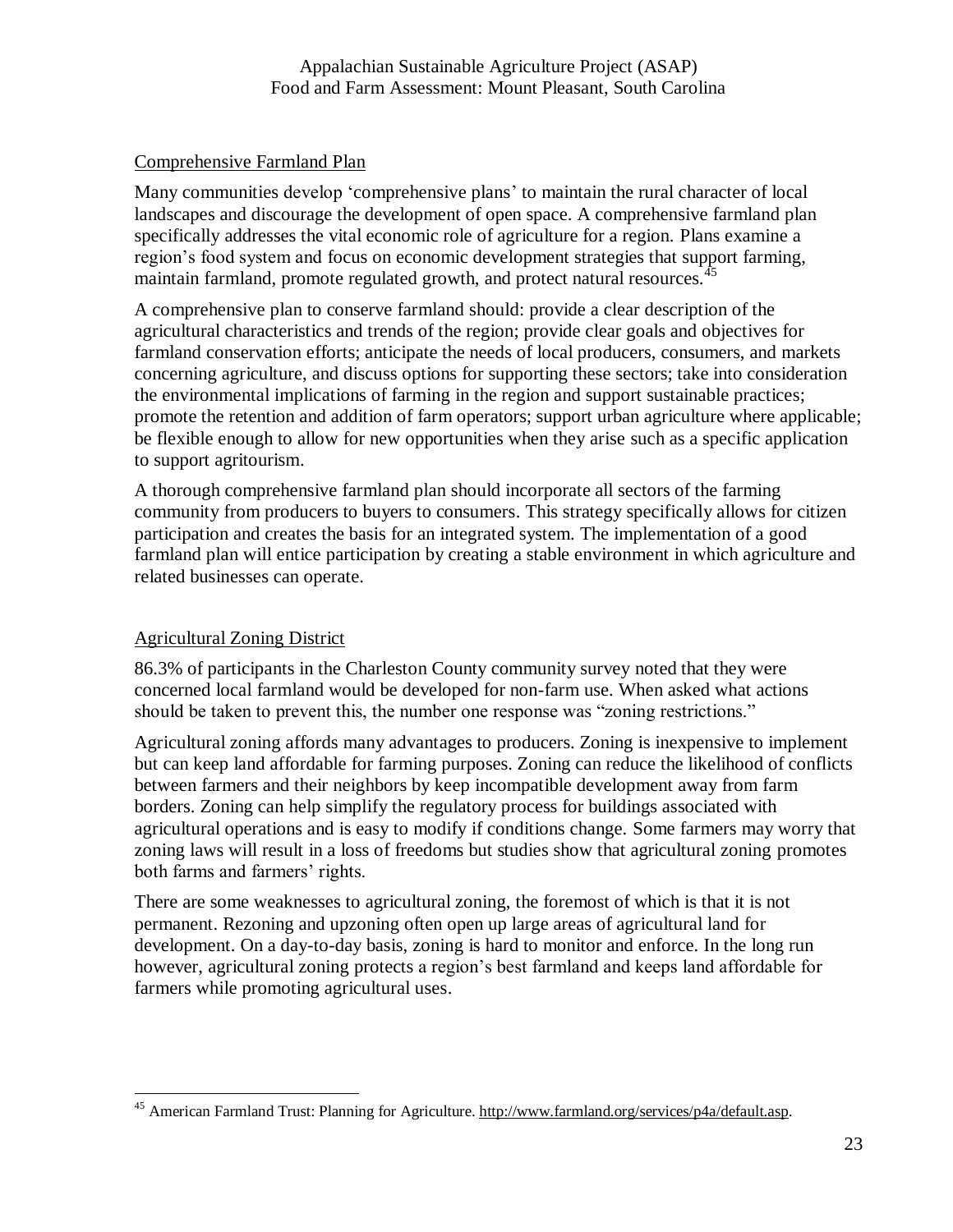# Urban Garden District Zoning

Urban gardens are an effective tool for increasing the visibility of local food production and boosting community awareness of local food. To encourage local food growth in the heart of Mount Pleasant, zoning codes and plans should support urban agriculture and urban gardens. Urban garden districts ensure that urban agricultural areas are protected and appropriately located to meet needs for local food production, community health, and community education. An agricultural zoning district provides opportunities for farms to use, for example, promotional and directional signage not allowed in other zoning districts. Zoning codes should address the safeguarding of green spaces and make appropriate vacant land and private property available for community gardening use. Farm animal and bee ordinances can allow small livestock operations and beekeeping in residential districts. Any regulations that impede urban farming/gardening should be examined and where appropriate modified or eliminated.

#### Purchase of Agricultural Conservation Easement (PACE)

Local governments can set up agricultural preservation boards like the Mount Pleasant Land Conservancy to participate in the purchase of agricultural conservation easements. Conservation easements refer to the process whereby a landowner places a voluntary deed restriction on their land by selling it to a government or private conservation agency. While the landowner retains ownership of the land, the deed permanently prevents the land from being developed for nonagricultural purposes. Conservation easements allow landowners to retain property rights, and owners can continue to farm on their land however they choose. The land can be sold or passed on to heirs as long as the future owners strictly follow the terms of the easement. PACE are often attractive to farmers because they are voluntary and provide cash.

There are downsides to PACE. First, it is expensive for organizations to purchase land through easements, and it is difficult to protect enough land to eliminate development pressure on unrestricted farms. Purchasing easements is time consuming and usually comes with many eligibility requirements. Lastly, the monitoring and enforcement of easement terms requires a large investment in time, resources, and money. To help reduce the burden on the Mount Pleasant Land Conservancy, local government could partner with local farmland trusts or state government to expand the funding and resource base.

#### Transfer Development Rights

Transfer of Development Rights (TDR) are established by zoning codes. Landowners use TDRs to transfer the right to develop a certain parcel of land to another parcel of land.<sup>46</sup> If the development rights are transferred from a piece of farmland, then that farmland becomes restricted with a permanent agricultural conservation easement. The appeal of a TDR is that the developer who buys these rights is usually allowed to develop at a higher density in the new location than is allowed for in the zoning codes.

 $\overline{a}$ 

<sup>46</sup>American Farmland Trust.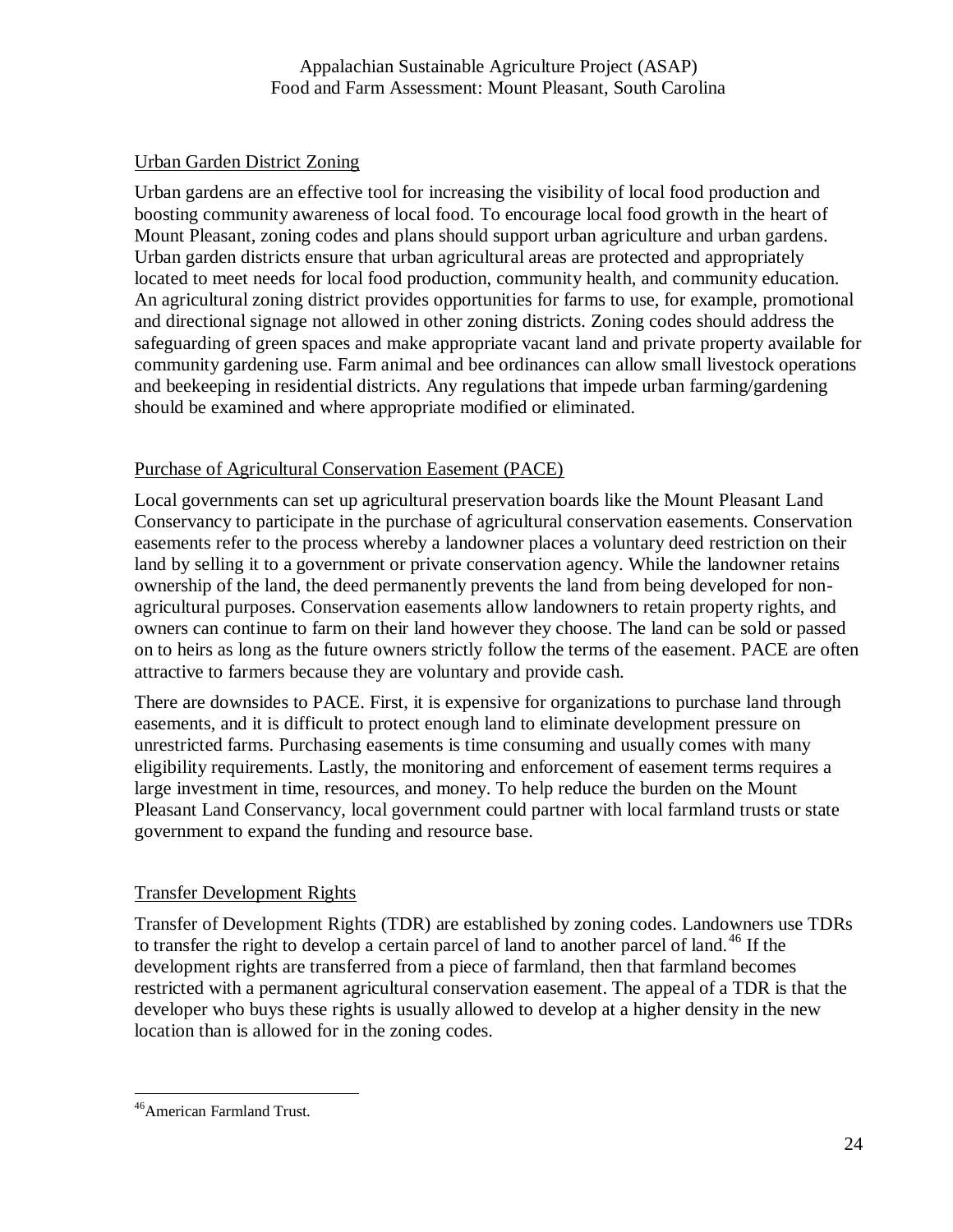In general, owning a piece of land gives one the right to use it for whatever purpose they choose—farming, mining, building, etc. However, by using a TDR, the farmer selling the rights transfers this privilege to the "receiving" parcel.<sup>47</sup> In this way, the farmland is protected from ever coming under a different use, and developers get the benefit of added opportunities in their construction efforts.

# Taxes

Like zoning, tax incentives are a powerful tool in the local government's toolkit. There are three types of incentives that can be used to assist farmland preservation in South Carolina: sales tax, estate tax, and property tax.

*Sales tax* exemptions have been used in places like North Carolina to help farmers purchase certain high dollar items for their operations like heavy machinery, storage containers, fertilizer, and fuel for considerably less money. Often times, smaller family farms are driven out of business by the prohibitively high costs of farm inputs. Not having to pay sales tax for some of these big ticket items eases the financial burdens of farming for smaller farms.

*Estate tax* incentives involve the donation or sale of an agricultural conservation easement to reduce the value of land. For qualifying working farms, restricting the value of land leads to lower taxes. In some cases, it is possible for an easement to reduce the value of land to below a taxable level. To stay profitable, farms must either reduce costs or increase yield, and estate tax incentives are a viable way to accomplish the former.

*Property tax* incentives can be achieved through differential assessments or "greenbelt laws." In this way, a parcel of land is taxed based on its value for farming rather than its market value for development. This rate is usually much lower than the fair market value. In South Carolina, the agricultural use value rate is  $4\%$  for individually owned farms.  $48$ 

Differential assessments, unlike sales tax and estate tax incentives, have marked disadvantages. For instance, if a piece of farmland that has been taxed at its use value for farming is sold or is no longer used for farming, the owner is responsible for the rollback penalty of the deferred taxes plus interest for the five years preceding purchase or discontinuation of farming.<sup>49</sup>

 $\overline{a}$ <sup>47</sup>American Farmland Trust.

<sup>48</sup>American Farmland Trust.

<sup>&</sup>lt;sup>49</sup> Rodney L. Clouser, "Issues at the Rural-Urban Fringe: Methods to Sustain Agricultural Land -- Use-Value Assessment," *University of Florida ISAF Extension*. Publication #FE553.2009. http://edis.ifas.ufl.edu/pdffiles/FE/FE55300.pdf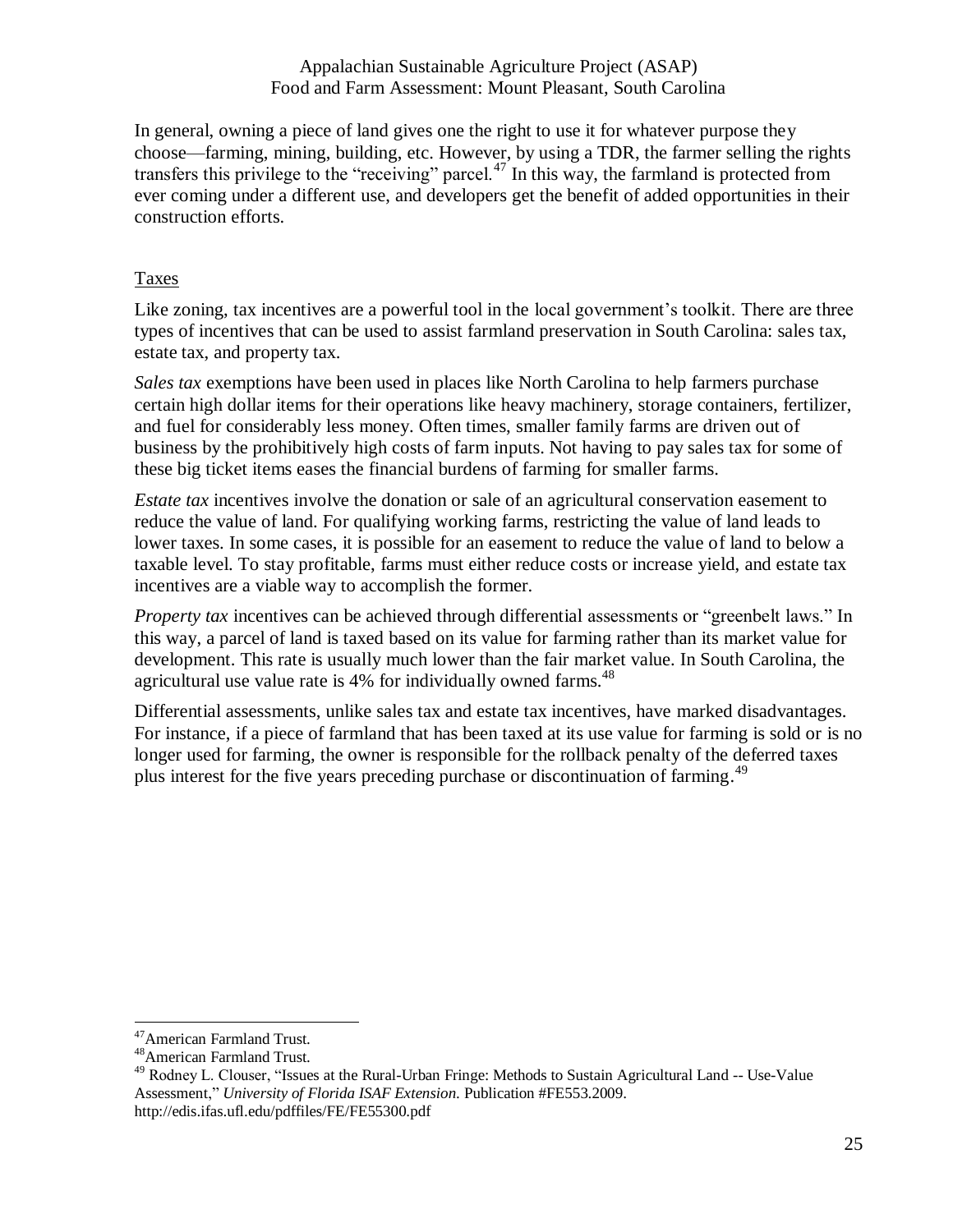# *Cost of Community Services (COCS) Studies*

The American Farmland Trust research division conducts fiscal analyses that focus on the way different types of land use affect local government taxation and spending. Nearly 20 years of data show that residential development is a fiscal net loss for communities (traffic congestion, water and air pollution, increase in demand for costly public services). Farmland on the other hand often generates a fiscal surplus that helps offset the deficit created by residential demand for public services.

There is a common misconception among local development planners that open land should be developed for its "highest and best use," that agricultural lands receive unfair tax breaks, and that residential development will lower property taxes by increasing the tax base. Results from COCS studies show that, based on cost per dollar of revenue raised to provide public services to different land uses, commercial and industrial development are the least costly form of development (median cost per dollar: \$0.29) followed closely by working and open land (median cost per dollar \$0.35). Residential development comes in at a distant third (median cost per dollar \$1.16). In other words, when considering development plans, planning departments should note that preserving farmland and open space is often a profitable strategy in the long run.

For a list of the results from all American Farmland Trust COCS studies, refer to: [http://www.farmlandinfo.org/documents/27757/FS\\_COCS\\_11-02.pdf](http://www.farmlandinfo.org/documents/27757/FS_COCS_11-02.pdf)

#### Food Policy Council

Food Policy Councils assess the needs of individual communities to achieve community food objectives and facilitate the collaboration of various social and governmental groups representing diverse special interests of particular regions or states. The South Carolina Food Policy Council (established in 2006) provides an opportunity for local stakeholders of the food, health, and agricultural sectors to collaborate on issues related to the future sustainability of South Carolina's food and farming system. The South Carolina Food Policy Council delivers annual reports which focus on strategies for improving the South Carolina food system's impact on public health, the environment, education, and the state economy. The most recent 2010 report *Sustainable South Carolina Local Food Systems Report* focuses on economic and farm sustainability issues, health, food access and equality issues/solutions, environmental sustainability and stewardship, and food safety.

In the community food survey, Charleston County residents identified the preservation of local food and farms a top priority with 95.1% of respondents indicating that they believe the community needs to do more to preserve farmland. To achieve this goal, local government in Mount Pleasant can assume the role of collaborator by relaying the needs of the local community to the South Carolina Food Policy Council and then working with the council to instigate change. The South Carolina Food Policy Council has the connections and resources available to assist local government in securing measures to preserve farmland, make locally produced foods more accessible to residents, and promote infrastructure improvements to help local producers become more competitive in local markets.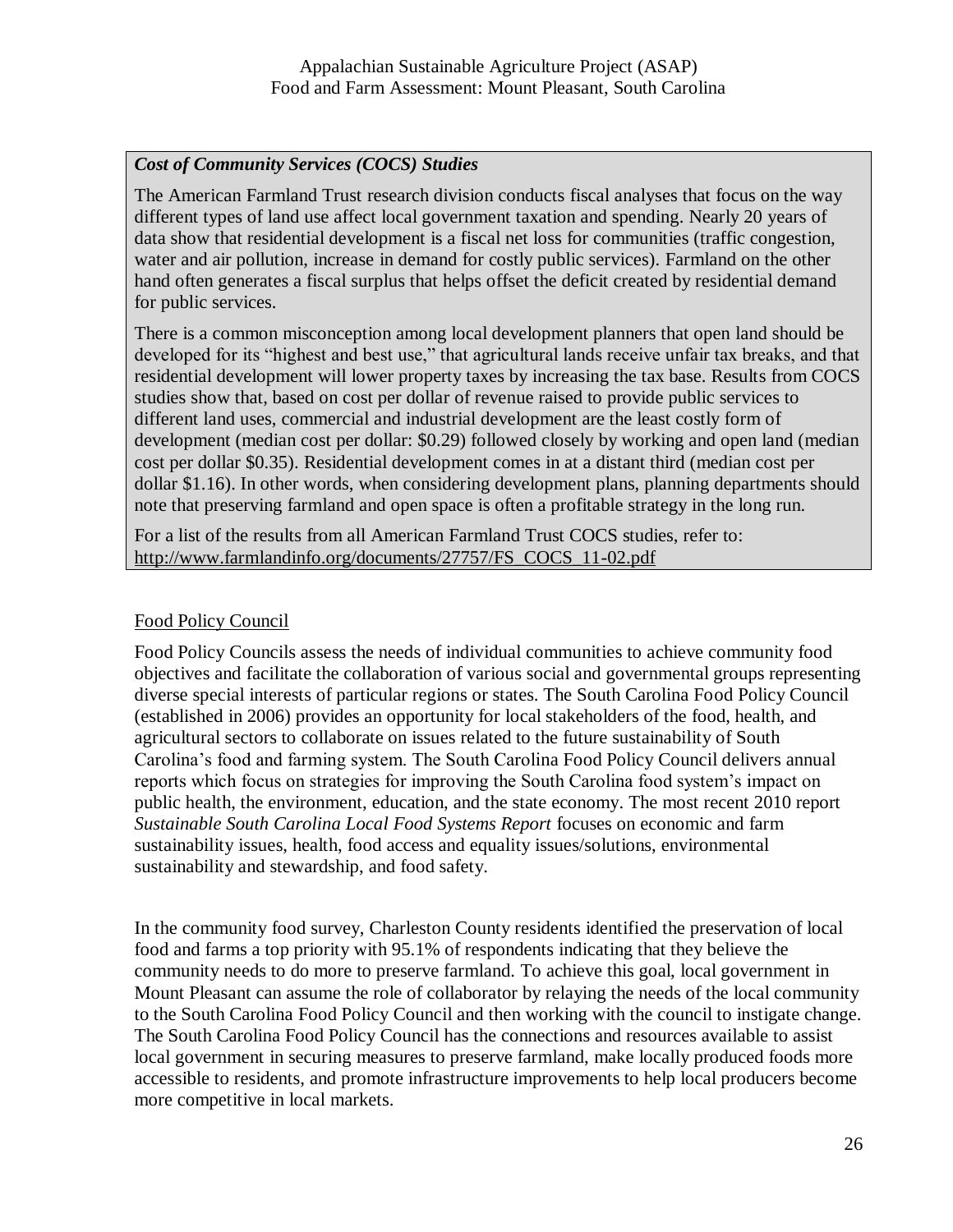#### Foster Collaboration around Shared Goals

New partnerships need to be formed, relationships expanded, and roles clarified in order to further food system localization efforts. The agenda of the local food movement is broad and far more than any one organization can handle effectively. Outside of agriculture, there are other groups with which partnerships are critical for advancing the local food agenda, including farm worker support agencies, organizations concerned with hunger, health, and food security, and governmental organizations that can facilitate policy changes influencing the ability of local farm products to reach local markets. As a first step, engage in an asset mapping and community visioning process. Asset mapping identifies the resources and stakeholders in the community relevant to the process of rebuilding community based food systems. Community visioning engages key stakeholders in a process that defines community strengths, needs, shared priorities, and most importantly begins to build relationships across community sectors and potential future collaborations. Combined, these strategies of engagment encourage community participation and buy-in, and in establishing common goals, allow stakeholders to invest more fully in effective actions that complement the actions of other stakeholders.



Funding for the work reported here was provided by the USDA Sustainable Agriculture Research and Education Program.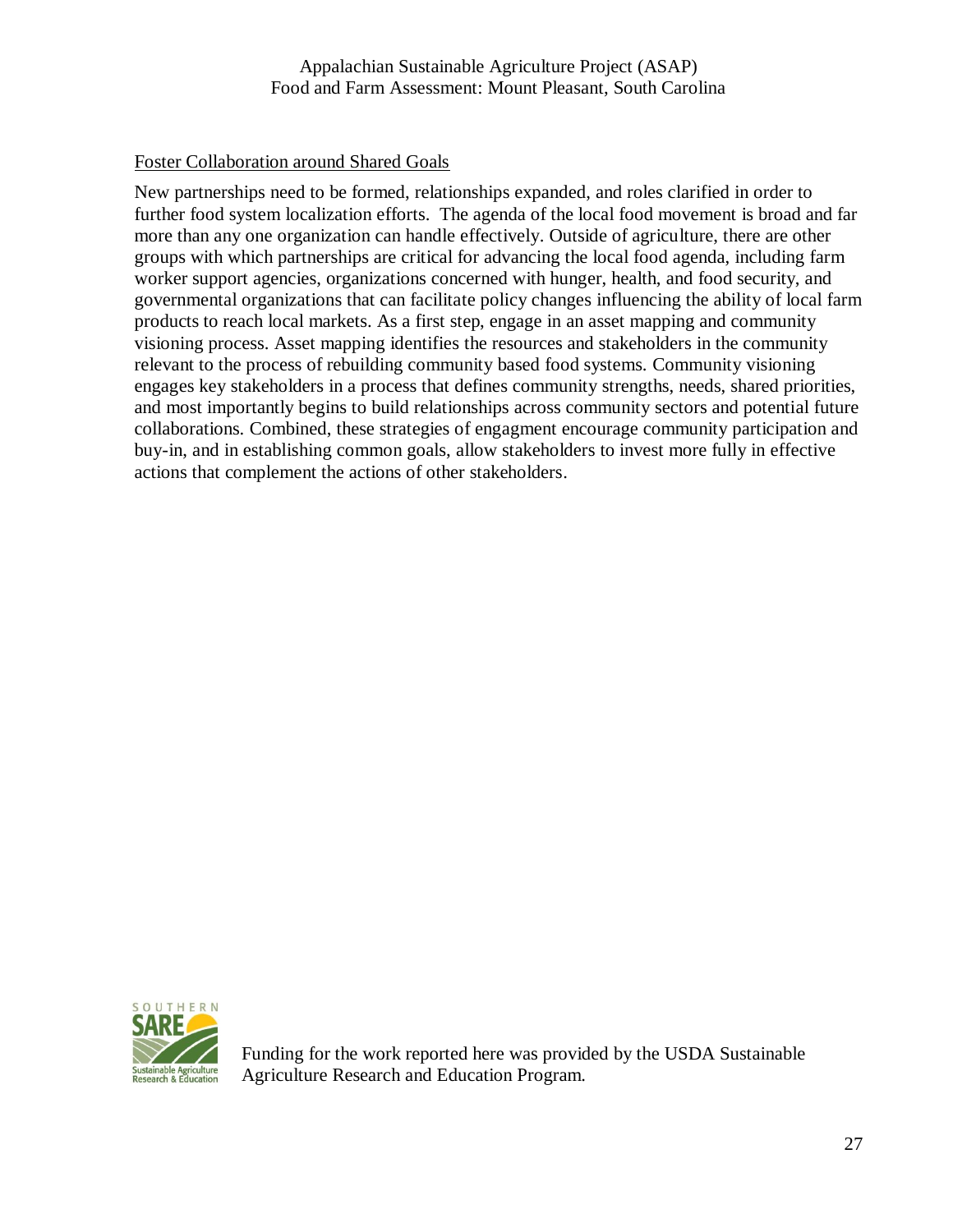# **Appendix A.**

#### **Current Food and Farm Legislation in South Carolina**

- 1. [South Carolina Conservation Easement Enabling Statutes: SC; State Laws; S.C. Code Ann.](http://www.scdhec.gov/environment/baq/docs/ModelOrdinances/SCExamples/ConservationEasements--SouthCarolinaCodeofLaws.pdf)  [§§ 27-8-10 to 27-8-80 \(2004\).](http://www.scdhec.gov/environment/baq/docs/ModelOrdinances/SCExamples/ConservationEasements--SouthCarolinaCodeofLaws.pdf)
- 2. [South Carolina Differential Assessment Statutes: SC; State Laws; S.C. Code Ann. §§ 12-](http://www.statelibrary.sc.gov/scedocs/R322/000567.pdf) [43-220, -230, -232 \(2005\).](http://www.statelibrary.sc.gov/scedocs/R322/000567.pdf)*(Current Use Value*)
- 3. [South Carolina Donated Easement Transferable Tax Credit Statute: SC; State Laws; S.C.](http://www.scstatehouse.gov/code/t12c006.htm)  [Code Ann. § 12-6-3515 \(2006\).](http://www.scstatehouse.gov/code/t12c006.htm)
- 4. [South Carolina Food Policy Council By laws:](http://www.farmlandinfo.org/documents/37899/SC_Food_Policy_Council_by_laws.pdf) SC; State Administrative [Regulations/Guidelines; South Carolina Food Policy Council, By-Laws \(2006\).](http://www.farmlandinfo.org/documents/37899/SC_Food_Policy_Council_by_laws.pdf)
- 5. [South Carolina House Bill 3159 \(2011\): SC; Legislative Updates; H.B. 3159, 119th Gen.](http://www.farmlandinfo.org/farmland_preservation_laws/index.cfm?function=article_view&articleID=38669)  Assem., [1st Reg. Sess. \(S.C. 2011\).](http://www.farmlandinfo.org/farmland_preservation_laws/index.cfm?function=article_view&articleID=38669) (*South Carolina Conservation Bank*)-in process
- 6. [South Carolina House Bill 3179 \(2009\): SC; Legislative Updates; H.B. 3179, 118th Gen.](http://www.farmlandinfo.org/farmland_search/index.cfm?function=article_view&articleID=37520)  [Assem., 1st Reg. Sess. \(S.C. 2009\).](http://www.farmlandinfo.org/farmland_search/index.cfm?function=article_view&articleID=37520) (*Farm to School Act*)- in process
- 7. [South Carolina PACE Enabling Statutes: SC; State Laws; S.C. Code Ann. §§ 48-59-10 to](http://www.scstatehouse.gov/archives/codeoflaws2003/t48c059.htm)  [140 \(2004\).](http://www.scstatehouse.gov/archives/codeoflaws2003/t48c059.htm) (*Establishment of the South Carolina Conservation Bank Act*)
- 8. [South Carolina Right to Farm Enabling Statutes: SC; State Laws; S.C. Code Ann. §§ 46-](http://www.scstatehouse.gov/archives/codeoflaws2003/t46c045.htm) [45-10 to 46-45-70 \(2004\).](http://www.scstatehouse.gov/archives/codeoflaws2003/t46c045.htm)
- 9. [South Carolina Senate Bill 1075 \(2010\): SC; Legislative Updates; S. 1075, 118th Gen.](http://www.farmlandinfo.org/documents/38057/SC_SB_1075.htm)  [Assem., 2nd Reg. Sess. \(S.C. 2010\).](http://www.farmlandinfo.org/documents/38057/SC_SB_1075.htm) (*Conservation easements*)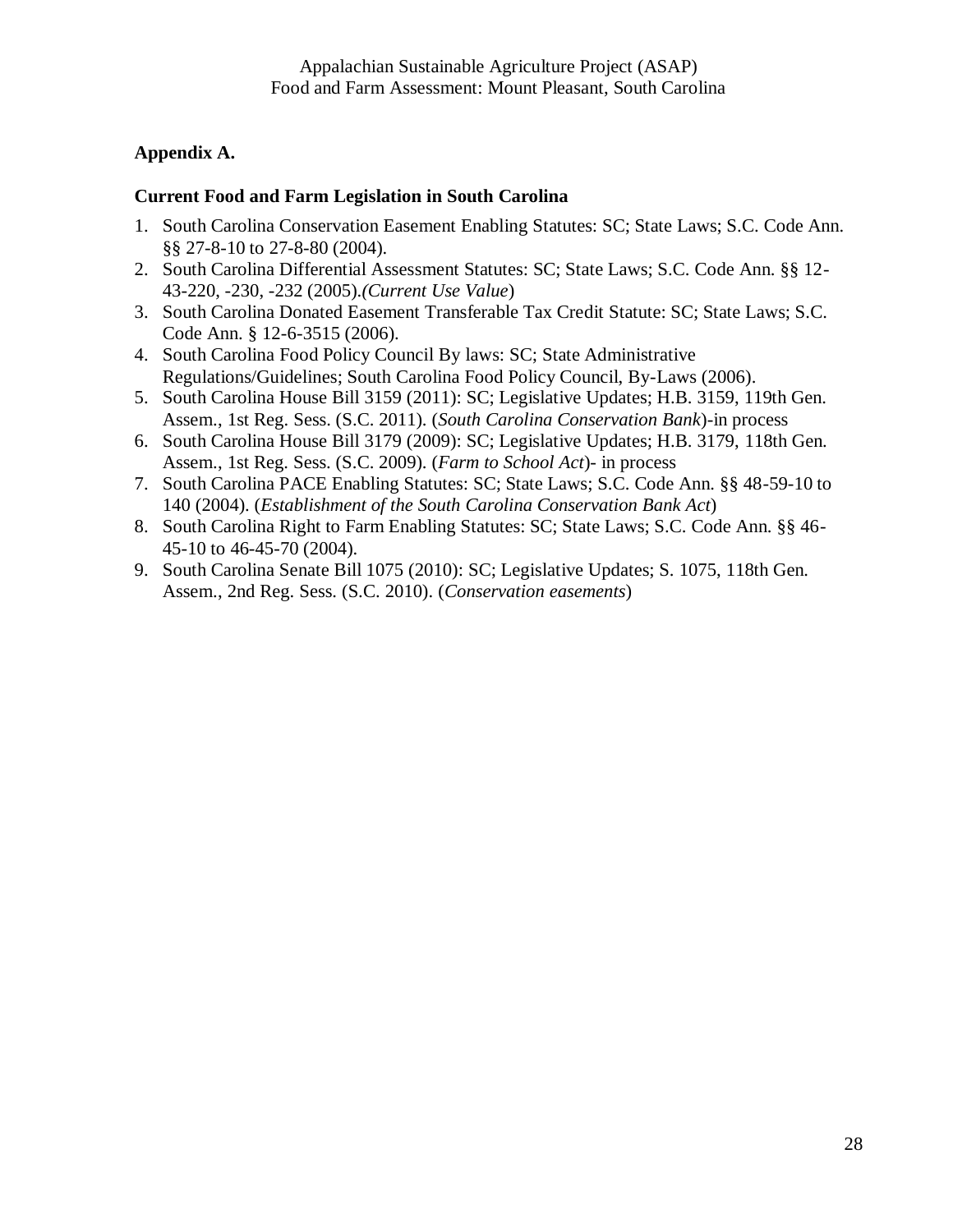#### **Appendix B.**

#### **Further Reading and Resources**

#### *American Farmland Trust: Saving the Land that Sustains Us*

The American Farmland Trust is a pioneer in research, policy guides, and politics related to agriculture and food economies. Their website contains a section called *Growing Local* which is dedicated to information and resources relating to the national local food movement. In it you can find resources from newspaper articles, case studies, policy recommendations, published reports, personal stories, and more. <http://www.farmland.org/programs/states/SC/default.asp>

<http://www.farmland.org/programs/localfood/default.asp>

Particular attention should be paid to a report entitled *Planning for Agriculture in New York: A Toolkit for Towns and Counties.* This 2011 report includes elaboration of many of the recommendations made in ASAP's report, as well as a helpful checklist for determining whether or not your local government is planning a future for farms.

<http://www.farmland.org/documents/PlanningforAgriculturePDF.pdf>

#### *American Planning Association's Policy Guide on Community and Regional Food Planning*

This policy guide links to several policy guides previously adopted by the APA, among them sustainability, smart growth, energy, water resources management, solid and hazardous waste management, housing, and farmland preservation. In some of these policy guides, elements of the food system are specifically recognized. In others, even though not mentioned, they have a place.

<http://www.planning.org/policy/guides/adopted/food.htm>

#### *Leopold Center for Sustainable Agriculture*

The Leopold Center is a research and education center located at Iowa State University. It was established in 1987 with a mission of conducting research to assess the negative impacts of agricultural practices, assist in developing alternative practices, and to inform the public of their findings. The Leopold Center provides cutting edge research and case studies that are meant to foster sustainable agricultural practices both in Iowa, and nationwide. Their published papers and other resources can be found at their website: <http://www.leopold.iastate.edu/index.htm>

*National Association of Counties (NaCo)*

NACo is the only national organization representing county government. Their website provides information on the activities of counties around the country. It also provides resources, products, and services for local government officials to assist them in their local missions. This includes resources on county level policy recommendations for supporting local food movements, as well as examples of plans that have been implemented by various counties in the US.

[http://www.naco.org/about/who/Pages/default.aspxhttp://www.farmtoschool.org/files/pub](http://www.naco.org/about/who/Pages/default.aspx) lications\_133.pdf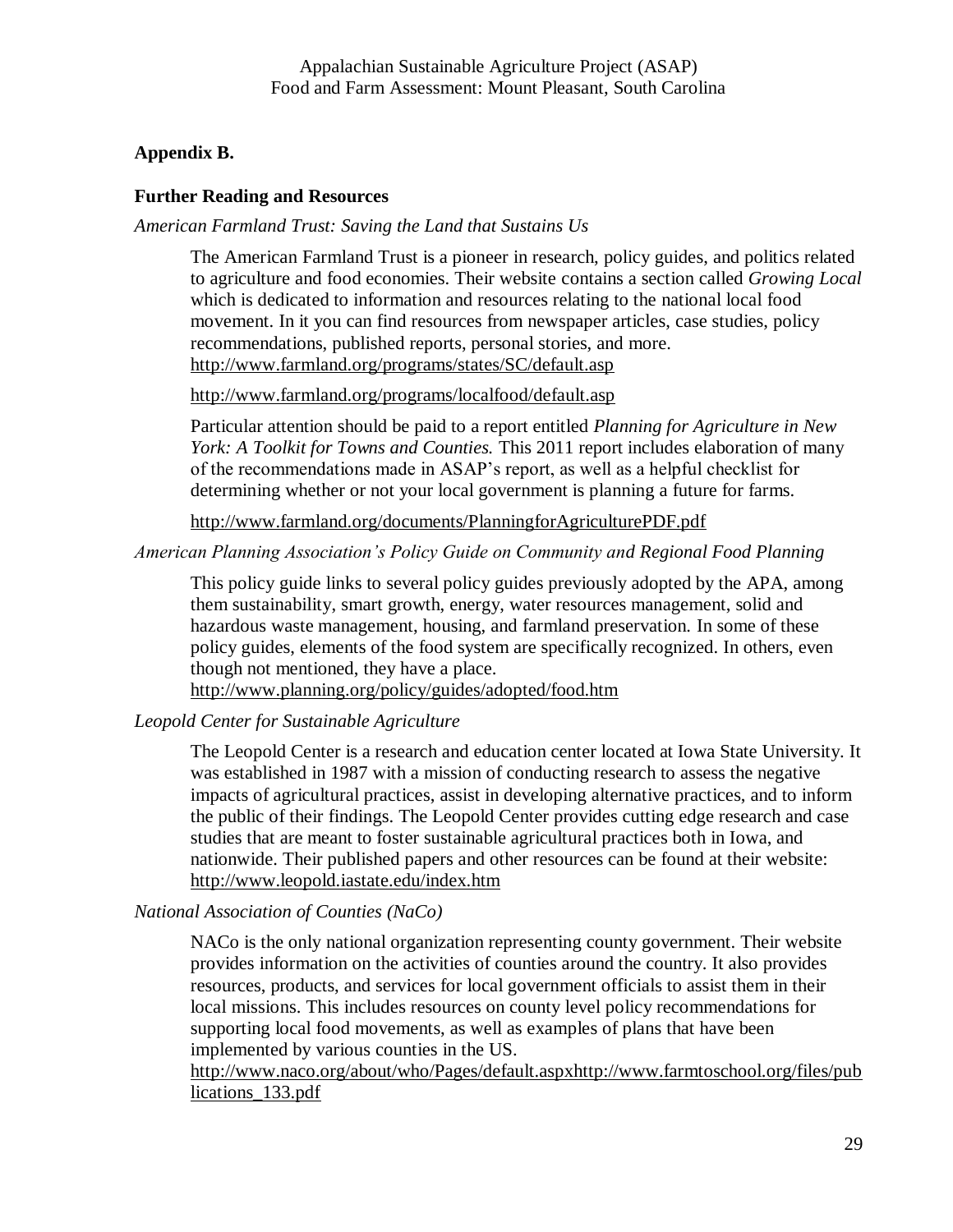# **Appendix C.**

#### **Examples of the Recommendations from Around the Country**

- 1. Food Policy Council
	- *South Carolina Food Policy Council By Laws [http://agriculture.sc.gov/UserFiles/file/Food%20Policy%20Council/By-laws%20-](http://agriculture.sc.gov/UserFiles/file/Food%20Policy%20Council/By-laws%20-%202007.pdf) [%202007.pdf](http://agriculture.sc.gov/UserFiles/file/Food%20Policy%20Council/By-laws%20-%202007.pdf)*
	- *Knox County Food Policy Council By Laws* [http://www.food](http://www.food-matters.org/pages/knoxctybylaws.htm)[matters.org/pages/knoxctybylaws.htm](http://www.food-matters.org/pages/knoxctybylaws.htm)
- 2. Local Food Purchasing Policy
	- *Albany County, N.Y., Resolution No. 496-a (Feb. 9, 2009)*[http://www.farmlandinfo.org/documents/37953/Buy\\_Local\\_Law\\_Albany\\_Coun](http://www.farmlandinfo.org/documents/37953/Buy_Local_Law_Albany_County_%283%29.pdf) [ty\\_%283%29.pdf](http://www.farmlandinfo.org/documents/37953/Buy_Local_Law_Albany_County_%283%29.pdf)
	- *Woodbury County Policy for Rural Economic Revitalization*  <http://www.agobservatory.org/library.cfm?refID=96615>
- 3. Comprehensive Farmland Preservation Plan
	- *Burlington County Comprehensive Farmland Preservation Plan (2009- 2018).*[http://www.co.burlington.nj.us/upload/Resource\\_Conservation/Images/BCCFP](http://www.co.burlington.nj.us/upload/Resource_Conservation/Images/BCCFPP_EntireDoc.pdf) [P\\_EntireDoc.pdf](http://www.co.burlington.nj.us/upload/Resource_Conservation/Images/BCCFPP_EntireDoc.pdf)
	- *County of Mercer Comprehensive Farmland Preservation Plan 2007* [http://www.state.nj.us/counties/mercer/community/pdfs/farm\\_masterplansadc.pdf](http://www.state.nj.us/counties/mercer/community/pdfs/farm_masterplansadc.pdf)
- 4. Agricultural Protection Zoning
	- *Clallam County Zoning Code*  <http://www.clallam.net/RealEstate/assets/applets/AgCodesections.pdf>
	- *How Well Has Agricultural Protection Zoning Worked? By Joel Russell*  <http://www.joelrussell.com/articles/Prac%20Plan%20Ag%20zoning.pdf>
- 5. Urban Garden District Zoning
	- *Cleveland's Zoning for Urban Agriculture and Green Space*  <http://planning.city.cleveland.oh.us/zoning/pdf/AgricultureOpenSpaceSummary.pdf>
	- *Gainesville Florida Community Garden Program*  [http://www.cityofgainesville.org/GOVERNMENT/CityDepartmentsNZ/NatureOperat](http://www.cityofgainesville.org/GOVERNMENT/CityDepartmentsNZ/NatureOperationsDivision/CommunityGardens/tabid/183/Default.aspx) [ionsDivision/CommunityGardens/tabid/183/Default.aspx](http://www.cityofgainesville.org/GOVERNMENT/CityDepartmentsNZ/NatureOperationsDivision/CommunityGardens/tabid/183/Default.aspx)
- 6. Purchase of Agricultural Conservation Easement (PACE)
	- *Mount Pleasant Land Conservancy* <http://www.mountpland.org/easements>
	- *Lancaster County, PA Farmland Conservation Easement Program*  <http://www.co.lancaster.pa.us/lanco/cwp/view.asp?a=371&Q=384772>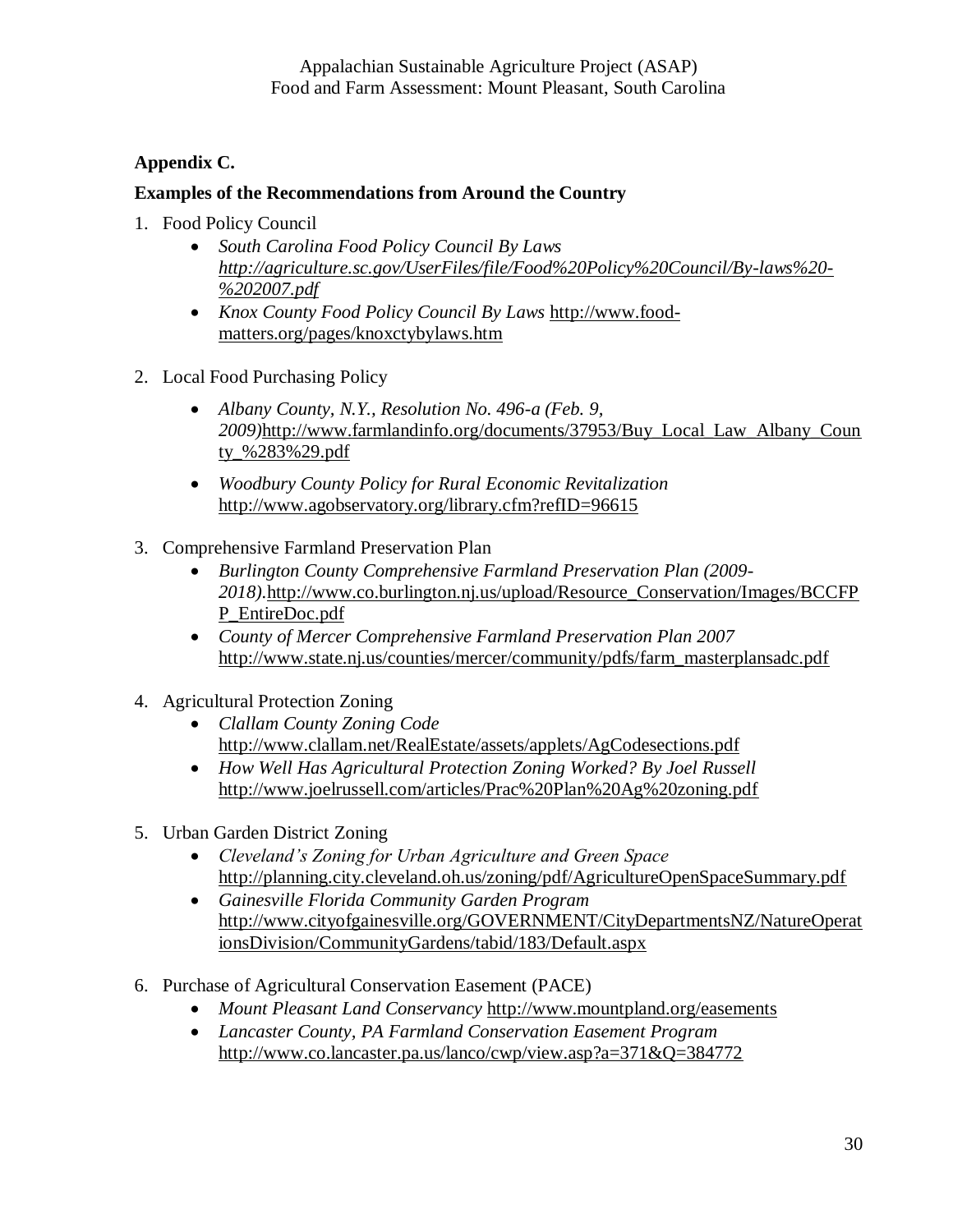- 7. Transfer Development Rights
	- *King County, Washington Transfer of Development Rights (TDR) Program*  [http://www.kingcounty.gov/environment/stewardship/sustainable-building/transfer](http://www.kingcounty.gov/environment/stewardship/sustainable-building/transfer-development-rights.aspx)[development-rights.aspx](http://www.kingcounty.gov/environment/stewardship/sustainable-building/transfer-development-rights.aspx)
	- *West Virginia Code §7-1-3mm. Transfer of development rights in growth counties*  [http://www.legis.state.wv.us/WVCODE/ChapterEntire.cfm?chap=07&art=1&section](http://www.legis.state.wv.us/WVCODE/ChapterEntire.cfm?chap=07&art=1§ion=3MM#01)  $=3$ MM#01
- 8. Taxes
	- *North Carolina Department of Revenue Application for Exemption Number for Qualified Purchases* <http://www.dornc.com/downloads/sales.html>
	- *The South Carolina Sales and Use Tax Act*  <http://www.scstatehouse.gov/code/t12c036.htm>
- 9. Current Regulations
	- *American Farmland Trust's Planning for Agriculture: A Guide for Connecticut Municipalities* <http://www.ctplanningforagriculture.com/pdf/Addressing%20Common%20Issues.pdf>
- 10. Farmers Market Technology
	- *Resolution in Support of Improved Food Access and Education in Jefferson County*[http://media.al.com/bn/other/JC%20BOH%20Food%20Access%20Resolution](http://media.al.com/bn/other/JC%20BOH%20Food%20Access%20Resolution%20final%2011) [%20final%2011'3'10.pdf](http://media.al.com/bn/other/JC%20BOH%20Food%20Access%20Resolution%20final%2011)
- 11. Tourism and Agriculture
	- *Charleston Wine + Food Festival*  <http://www.charlestonwineandfood.com/events/wadmalaw-farm-to-table-excursion/>
	- *Appalachian Sustainable Agriculture Project's annual Family Farm Tour*  <http://www.asapconnections.org/thefamilyfarmtour.html>
- 12. Local Food Guide
	- *Appalachian Sustainable Agriculture Project Local Food Guide (online)*  <http://www.buyappalachian.org/>
	- *Lowcountry Local First: Farm Fresh Food*  [http://www.lowcountrylocalfirst.org/farm\\_fresh\\_food](http://www.lowcountrylocalfirst.org/farm_fresh_food)
- 13. Local Branding and Certification Programs
	- *Appalachian Grown™ Producer Certification and License Agreement from Appalachian Sustainable Agriculture Project*  <http://www.asapconnections.org/ProducerCertification.pdf>
	- *Certified South Carolina* <http://www.certifiedscgrown.com/Certified>